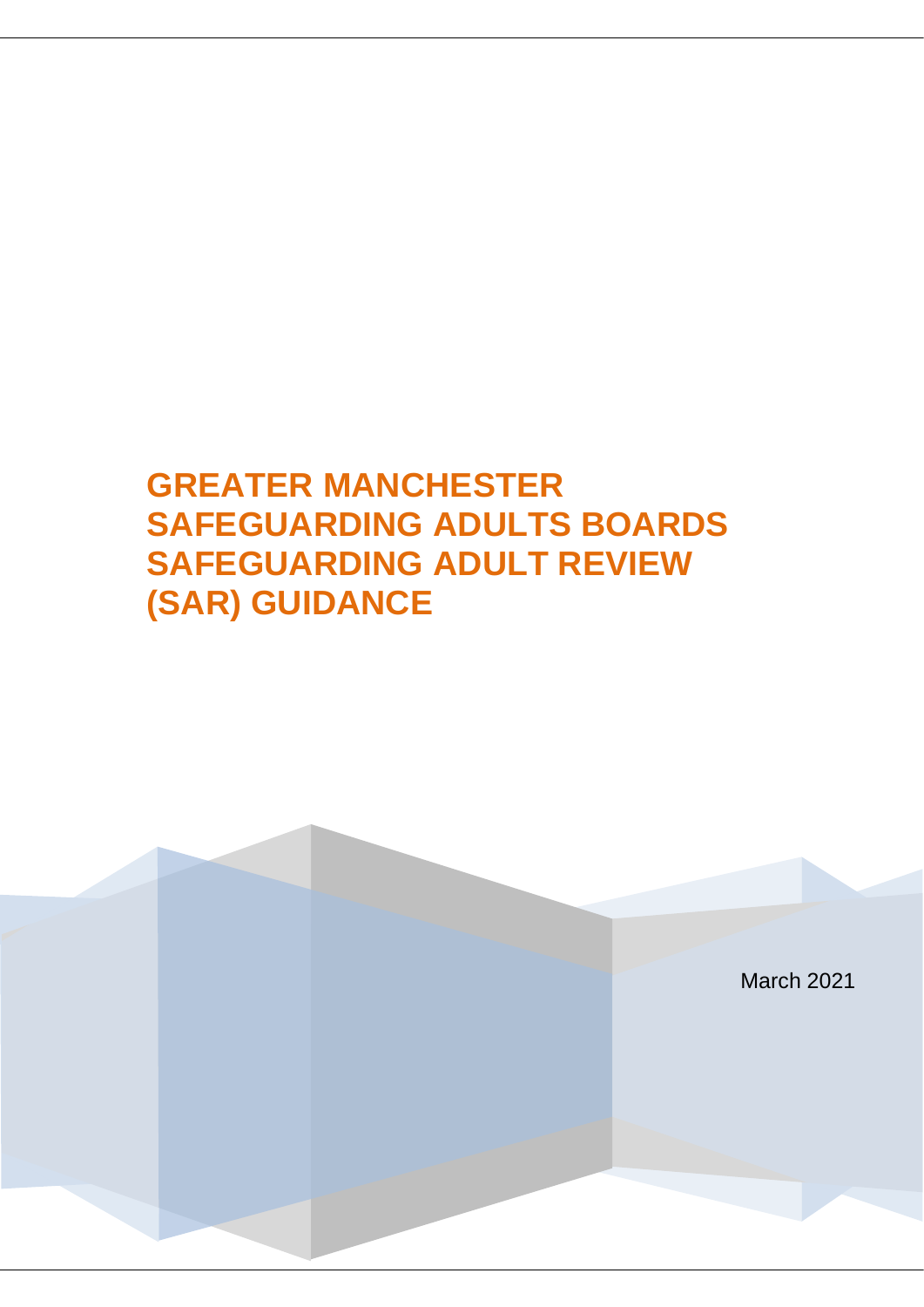| 1. Introduction<br>2. Legislation                                      | 3  |
|------------------------------------------------------------------------|----|
| Care act criteria for conducting a safeguarding adult review           | 3  |
| 3. Principles                                                          |    |
| Six safeguarding principles                                            | 4  |
| 4. Methodology                                                         |    |
| Types of case reviews                                                  | 5  |
| 5. Purpose                                                             | 5  |
| The purpose of a review                                                |    |
| 6. Procedures                                                          |    |
| Notification of a serious safeguarding incident                        | 6  |
| 7. Procedure for a SAR                                                 | 7  |
| 8. Recommending the overall approach to the SAR                        | 8  |
| 9. Links with other reviews                                            | 8  |
| 10. Out of Borough issues in relation to responsibility for a SAR      | 9  |
| 11. Timescales                                                         | 10 |
| 12. Appointment and role of the SAR Panel Chair                        | 10 |
| 13. Membership of the SAR panel                                        | 11 |
| 14. Frequency of meetings of the review panel                          | 11 |
| 15. Quorate                                                            | 11 |
| 16. Chronologies                                                       | 12 |
| 17. Methodology                                                        | 12 |
| 18. Involvement and family members, friends and other support networks | 12 |
| <b>19. Final overview report</b>                                       | 14 |
| 20. Action plans                                                       | 14 |
| 21. SAR will inform SABs Annual Report                                 | 15 |
| 22. Communication strategy                                             | 15 |
| 23. Escalation and Complaints procedure                                | 15 |
| 24. Presentation of report to Safeguarding Adult Board                 | 16 |
|                                                                        |    |

| <b>Appendix</b>                                         |    |
|---------------------------------------------------------|----|
| <b>Appendix 1 - SAR Referral Form</b>                   | 17 |
| Appendix 2 - SAR process flow chart                     | 23 |
| <b>Appendix 3 - Communication strategy</b>              | 24 |
| Appendix 4 - Template letter to family members          | 25 |
| Appendix 5 - Commissioning letter to Independent Author | 26 |
| Appendix 6 - Leaflet for family members                 | 29 |
|                                                         |    |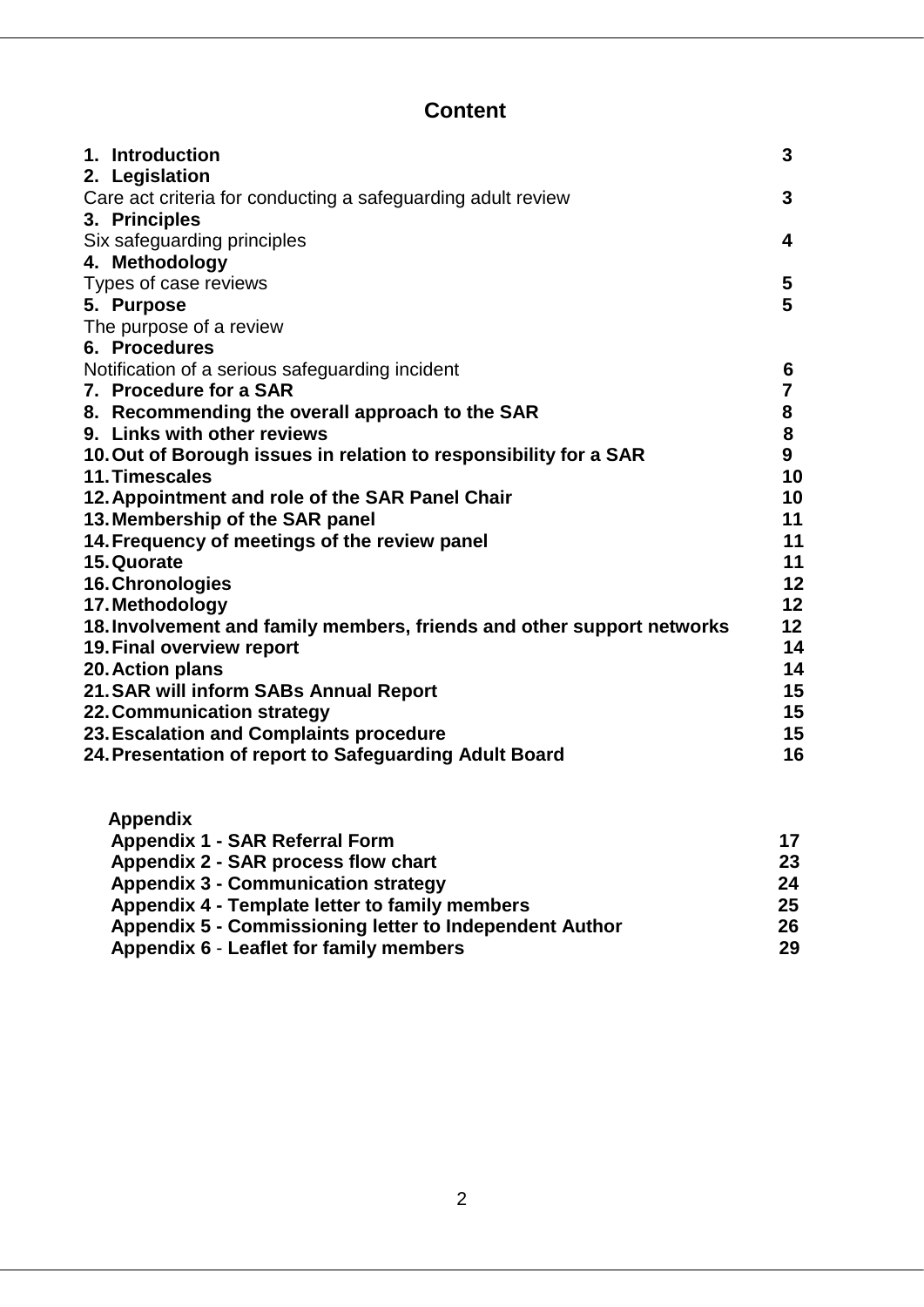# **1. Introduction**

This document sets out the arrangements by which a Safeguarding Adults Board (SAB) will conduct case reviews. It highlights the statutory duties, overall process for running a Safeguarding Adults Review (SAR), and how the SABs will commission such work.

The core process that the SAB) will utilize for all case reviews (both SARs and other reviews) is set out in this document.

The SAR process will be flexible depending on the nature and complexity of a case, and the same processes will apply for any recommendation received by a Community Safety Partnership (CSP) in relation to a Domestic Homicide Review (DHR).

It should also be noted that SABs are concerned with reviews of significant cases, some of which will become SARs and others may become reviews that will not meet the threshold but will be commissioned by the SAB when considered necessary.

The key aim of any review remains as set out in the following legislation:

- Care Act 2014.
- Domestic Violence, Crime and Victims Act 2004

A SAR should be conducted in a way which:

- Recognizes the complex circumstances in which professionals work together to safeguard adults.
- Seeks to understand precisely who did what and the underlying reasons that led individuals and organisations to act as they did;
- Seeks to understand practice from the viewpoint of the individuals and organisations involved at the time rather than using hindsight;
- Is transparent about the way data is collected and analyzed and
- Makes use of relevant research and case evidence to inform the findings.

# **2. Care Act criteria for conducting a Safeguarding Adult Review**

The requirements in legislation to carry out a SAR is set out in section 44 Care Act 2014

44 (1) A SAB must arrange for there to be a review of a case involving an adult in its area with needs for care and support (whether or not the local authority has been meeting any of those needs) if: - **a)** there is reasonable cause for concern about how the SAB, members of it or other persons with relevant functions worked together to safeguard the adult, and **b)** condition 1 or 2 is met.

(2) Condition 1 is met if  $-$  a) the adult has died, and b) the SAB knows or suspects that the death resulted from abuse or neglect (whether or not it knew about or suspected the abuse or neglect before the adult died).

(3) Condition 2 is met if – ta) he adult is still alive, and b) the SAB knows or suspects that the adult has experienced serious abuse or neglect.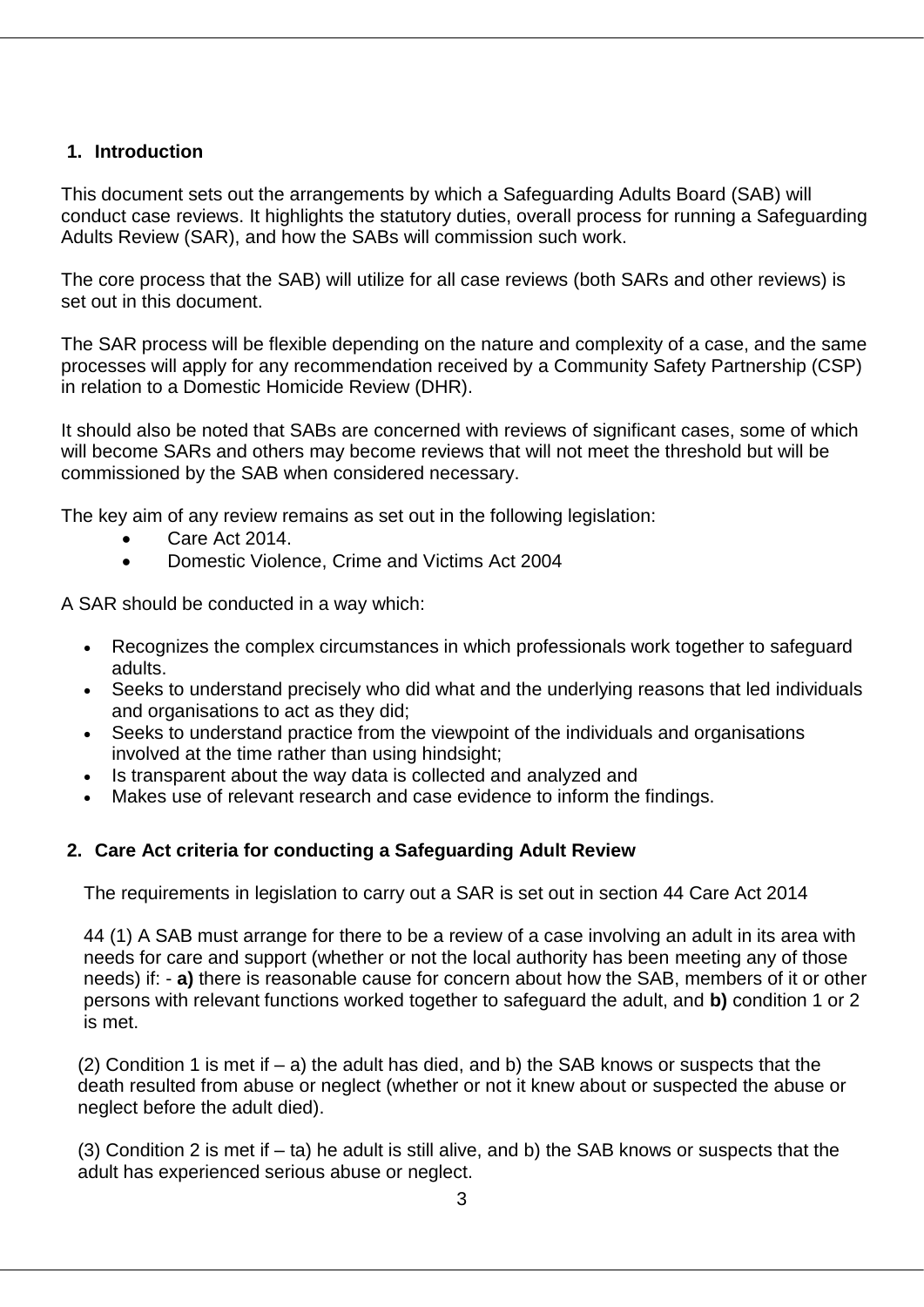(4) A SAB may arrange for there to be a review of any other case involving an adult in its area with needs for care and support (whether or not the local authority has been meeting any of those needs).

(5) Each member of the SAB must co-operate in and contribute to the carrying out of a review under this section with a view to —

- a) Identifying the lessons to be learnt from the adult's case, and
- b) Applying those lessons to future cases.

Therefore, the Care Act requires SABS to arrange a SAR when: - An Adult in its area who is in need of care and support (whether or not the LA has been meeting any of those needs) dies as a result of abuse or neglect, or has experienced serious abuse or neglect, whether known or suspected

## **And**

There is concern that partner agencies could have worked more effectively to protect the adult.

SABs are free to arrange for a SAR in any other situations involving an adult in its area with needs for care and support.

The SAB will be primarily concerned with considering the most appropriate model of review. The review will promote:-

- Effective learning
- Improvement action to prevent future deaths or serious harm occurring again
- Opportunity to explore examples of good practice to identify lessons to apply to future practice

## **3. The six safeguarding principles defined within the Care Act Guidance that Safeguarding Adult reviews must reflect:**

**Empowerment** – Personalisation and the presumption of person-led decisions and informed consent.

**Prevention** – It is better to take action before harm occurs.

**Proportionality** The least intrusive response appropriate to the risk presented

**Protection** – Support and representation for those in greatest need.

**Partnership** – Local solutions through services working with their communities. Communities have a part to play in preventing, detecting and reporting neglect and abuse.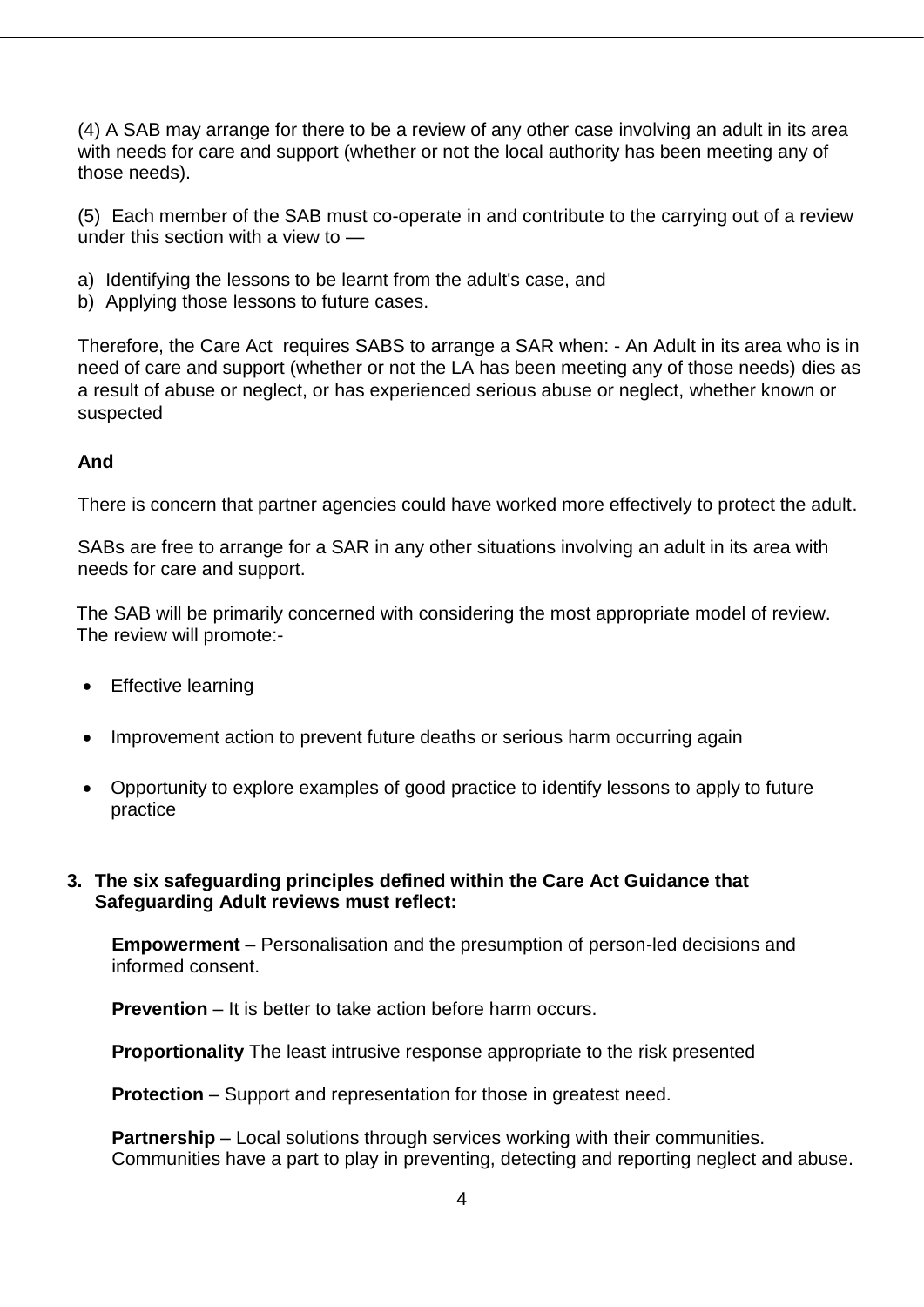**Accountability** – Accountability and transparency in delivering safeguarding.

In the context of these principles SAB'S will conduct reviews ensuring:

- A culture of continuous learning and improvement, promoting the well-being and empowerment of adults, promoting good practice and focusing on opportunities to apply what works.
- A culture of transparency is created that identifies a flexible and proportionate environment for learning.
- A proportionate response that identifies timely action is taken to respond to the need for systematic or professional changes.
- Safeguarding Adult Reviews will be led by individuals who are independent of the case under review and of the organisation whose actions are being reviewed.
- Involvement of professionals in the review to be invited to contribute their perspective without fear of being blamed for actions they took in good faith.
- Families are invited to contribute to the reviews, understanding how they are going to be involved.

## **4. Types of Case Reviews**

Safeguarding Adult Reviews – Section 44 of [The Care Act 2014](http://www.legislation.gov.uk/ukpga/2014/23/section/44/enacted) sets out the circumstances in which Safeguarding Adults Boards are required to undertake a Safeguarding Adults Review.

Domestic Homicide Reviews – were established on a statutory basis under Section 9 of the [Domestic Violence, Crime and Victims Act 2004.](http://www.legislation.gov.uk/ukpga/2004/28/section/9)

# **5. The purpose of a SAR**

The purpose of having a SAR is not to reinvestigate or to apportion blame, it is to establish whether there are any lessons to be learnt from the circumstances of the case, about the way in which local professionals and agencies work together to safeguard adults. It is the SAR sub group and remit to ensure that the following are achieved:-

- agree what approach to take, proportionate to the circumstances
- define the Terms of Reference (TOR) and present to the SAB
- agree who will be invited to be representatives at the Review Panel and appoint a Chair for this Panel
- contact the adult, family or friends to ask how they want to be involved in the SAR
- agree who should be invited to contribute to the review, co-ordinate and document the review outcome.
- make arrangements to publish the Terms of Reference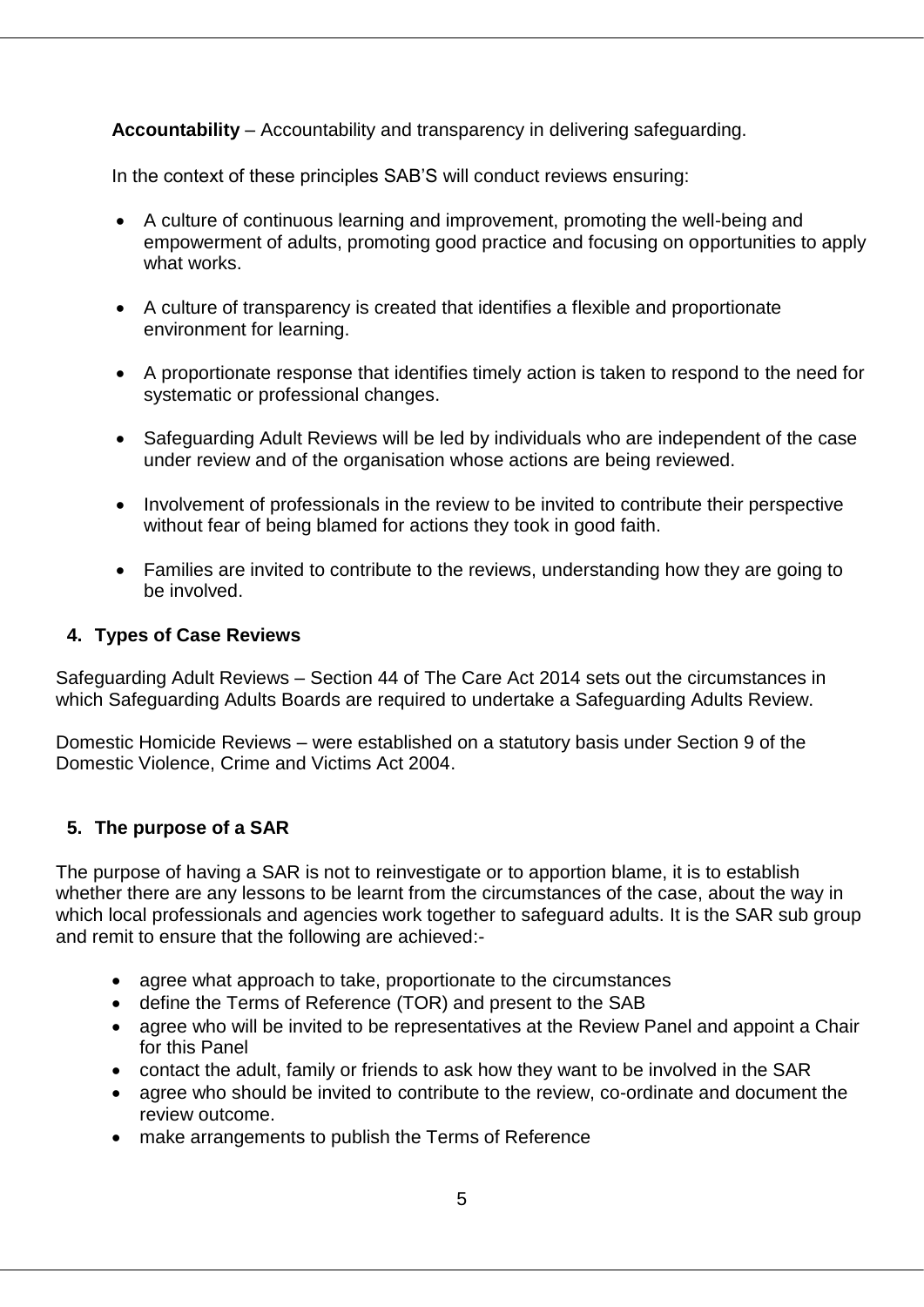- have oversight of documentation relating to the SAR, ensuring these are anonymised through redaction or consent is sought
- arrange to publish the SAR report as appropriate
- liaise with Organisations communications teams as appropriate and agreed by the SAB
- Check which other reviews are being undertaken

It should be noted that the Terms of Reference may change if significant new information is received. The SAR review panel will identify recommendations for change and present to the SAB for approval. The final TOR will be published in the SAR report.

Safeguarding Adult Reviews will:-

- Seek to determine what relevant agencies and individuals involved in the case might have done differently that could have prevented harm or death
- Identify lessons learned and apply to future practice
- Be trusted and safe experiences for practitioners
- Encourage honesty and transparency
- Share information between organisations to obtain maximum benefit

SARs are not disciplinary proceedings, and should be conducted in a manner, which facilitates learning, and appropriate arrangements must be made to support staff.

SARs are not enquiries into why an adult has died (or been significantly injured), or who is culpable. These are matters for criminal courts and coroner's courts.

# **6. Notification of a serious safeguarding incident**

The SAB is the only body that can undertake a SAR. Any professional can make a referral to request a SAR.

**Making a referral** - Any agency, professional or other individual must refer a case believed to conform to the Safeguarding Adult Review criteria. A referral must be made using the Safeguarding Adult Review Referral Form (See referral form Appendix 1). This must include a synopsis of the case that will be shared with SAB members and senior manager authorisation and will be submitted to the SAB.

Staff will usually find it helpful to discuss their concerns with their organisation's safeguarding lead prior to making a referral. Referrals are made via secure email.

Discussions regarding the appropriateness of referring a case are welcomed by the Safeguarding Adults Board Manager. Appendix 2 shows a flowchart of SAR referral process.

On receipt of the referral, the Safeguarding Adults Unit will ensure that the Chair of the Safeguarding Board is briefed on the circumstances.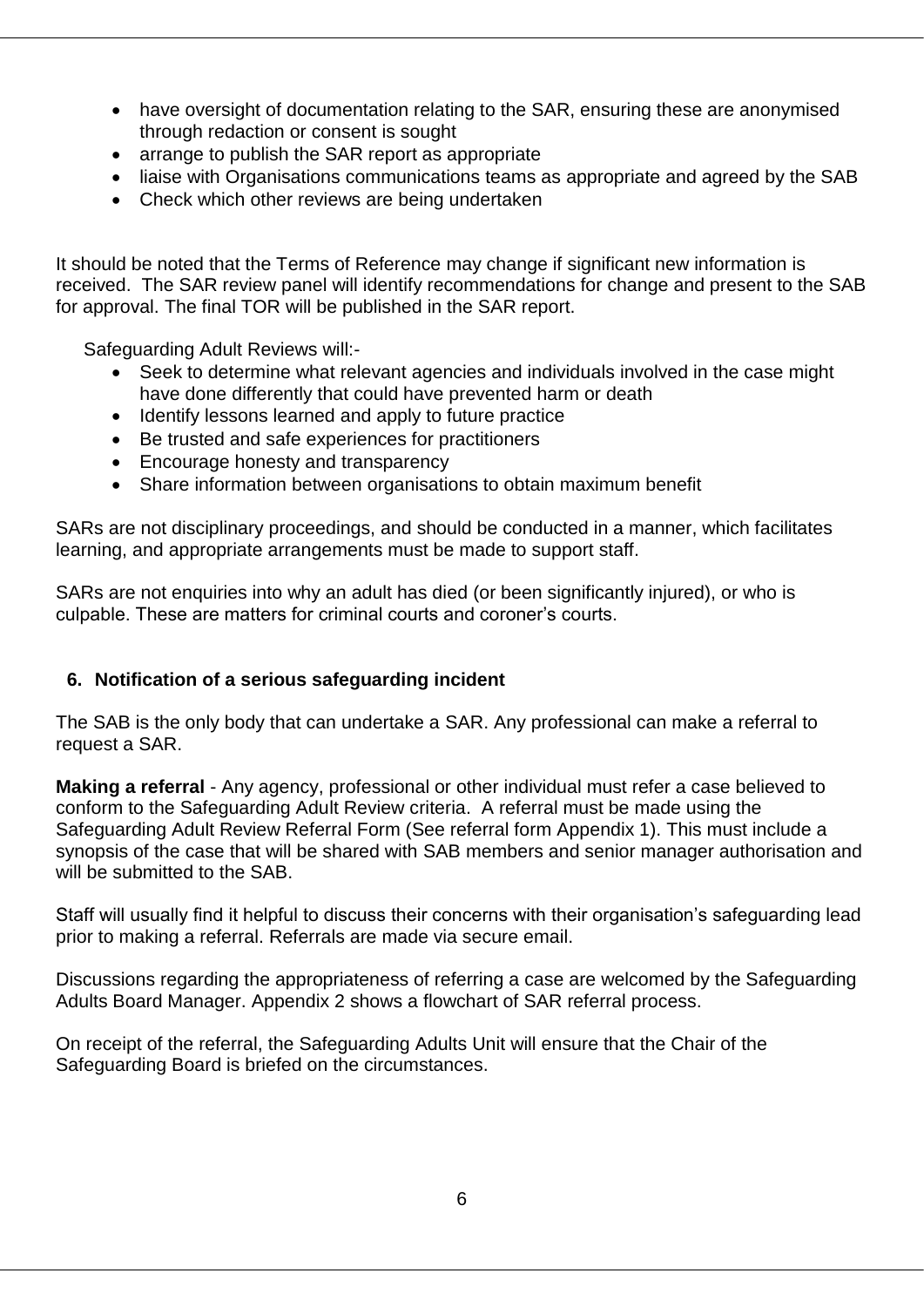7. **Procedure for undertaking a SAR** *(To ensure a consistent approach across GM this is the generic arrangements for all GM SAB's who will apply this approach to their local arrangements as appropriate)*

Once a referral for a SAR is received, the SAB will convene a meeting as defined in the local arrangements and the Chair of this meeting, supported by the Safeguarding Board Business Manager, will discuss with members of this meeting to consider whether the criteria are met.

Agencies can be asked for additional information by the SAB to inform a decision as to whether a review should take place. The SAB is responsible for deciding whether to undertake a review or not, based on the recommendations of provided.

The Safeguarding Board Business Manager on behalf of the SAB will inform the lead representative of the referring agency of the decision.

If the decision is to undertake a SAR, the Board will arrange to notify the individual, their family, friends or carers (where appropriate), of the outcome of the decision. This will provide an opportunity for the family/friends or carers (as appropriate) to contribute to the SAR.

When undertaking a SAR the records should be redacted or consent sought for the inclusion of personal data.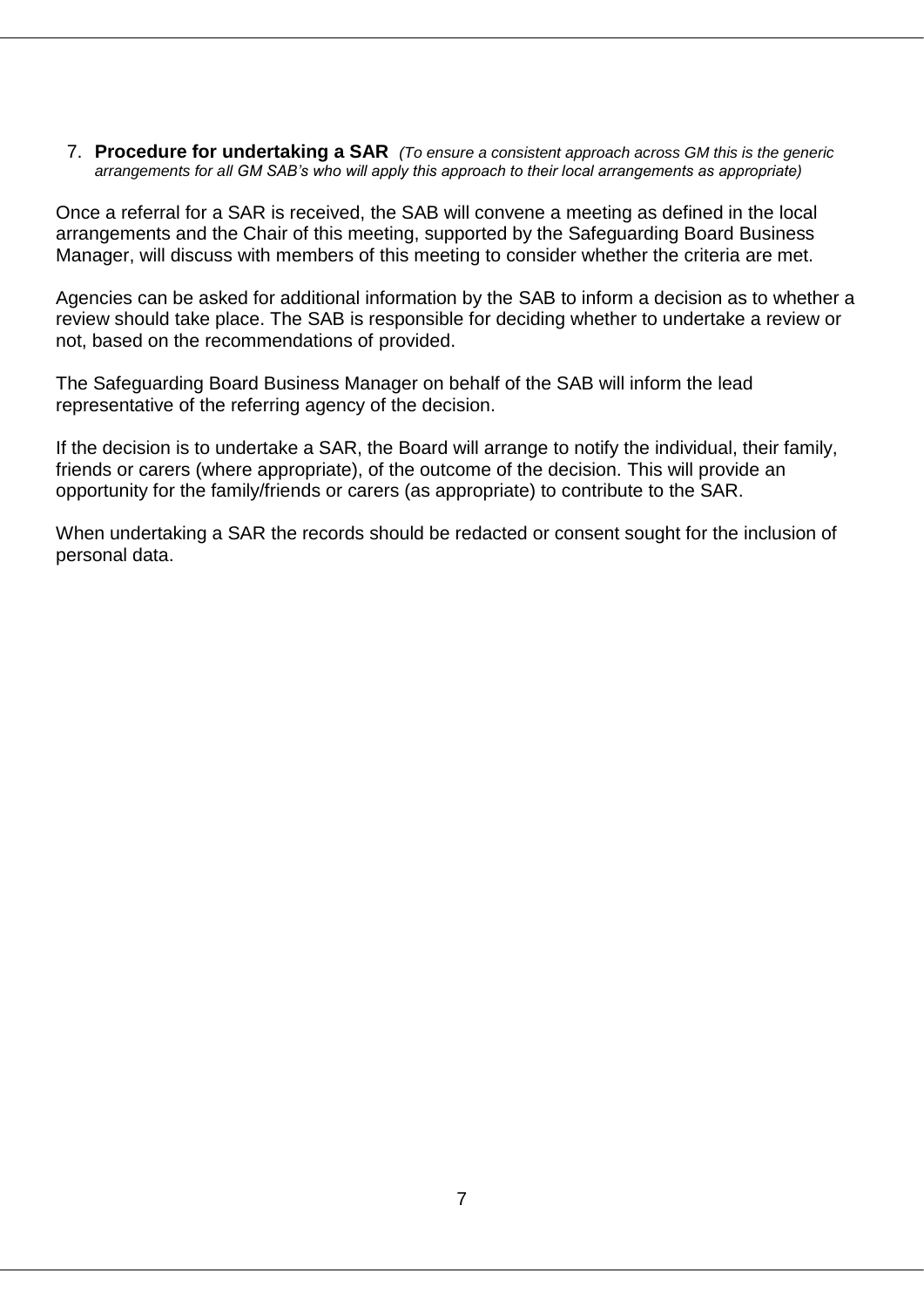# **8. Recommending the Overall Approach to the SAR**

Following the meeting to discuss the SAR Referral the following recommendations will be made to the SAB

- Which agencies should be asked to participate in the SAR
- Whether the agencies concerned are required to secure their files
- Which methodology should be used to facilitate learning in the case
- The Terms of Reference for the SAR
- The required output from the SAR (e.g. a report)
- The timescales for completion of the SAR. This should be within 6 months if possible.
- Recommendations relating to an independent facilitator/chair
- Recommendations relating to the commissioning of an independent author
- Recommendations relating to the approach to contact family to inform them of the decision to commence a SAR

| <b>Agreement not to host a SAR</b><br>as criteria is not met                                                            | is met    | <b>Additional Information is</b><br>required prior to a decision<br>being made if the SAR criteria       |           | <b>Agreement to host a SAR</b>                         |
|-------------------------------------------------------------------------------------------------------------------------|-----------|----------------------------------------------------------------------------------------------------------|-----------|--------------------------------------------------------|
| SAB business support<br>notifies the SAB Chair.                                                                         | $\bullet$ | SAB business support co-<br>ordinate actions as agreed<br>at the LA Group.                               | $\bullet$ | SAB Chair notified of<br>recommendation.               |
| SAB Chair agrees with the<br>decision and SAB business<br>support update records and                                    | $\bullet$ | SAB business support send<br>diary invites to LA Group for                                               | $\bullet$ | Referring SAB Lead informs<br>organisation of outcome. |
| confirm decision via email<br>with the SAB.                                                                             |           | next meeting to<br>recommendation for a SAR.                                                             | $\bullet$ | <b>SAR Review Framework</b><br>implemented.            |
| Referring SAB Lead informs<br>organisation of outcome.                                                                  | $\bullet$ | Additional information<br>required and distributed<br>prior to meeting.                                  |           |                                                        |
| Or                                                                                                                      | $\bullet$ | <b>SAB SAR Sub Group</b>                                                                                 |           |                                                        |
| SAB Chair disagrees with the<br>decision and SAB business<br>support notifies SAB SAR<br>Sub Group chair.               |           | meeting confirm no further<br>information is required and<br>make their decision and<br>recommendations. |           |                                                        |
| SAB SAR Sub Group chair<br>arranges an extraordinary<br>meeting to respond to<br>recommendations from the<br>SAB Chair. |           |                                                                                                          |           |                                                        |

#### **The decision to hold a Safeguarding Adult Review**

#### **9. Links with other reviews**

The SAB will consider how the review process with other relevant investigations such as Domestic Homicide Review (DHR) can dovetail at the beginning of the review and how duplication can be avoided. Any review will need to take account of a Coroners Inquiry and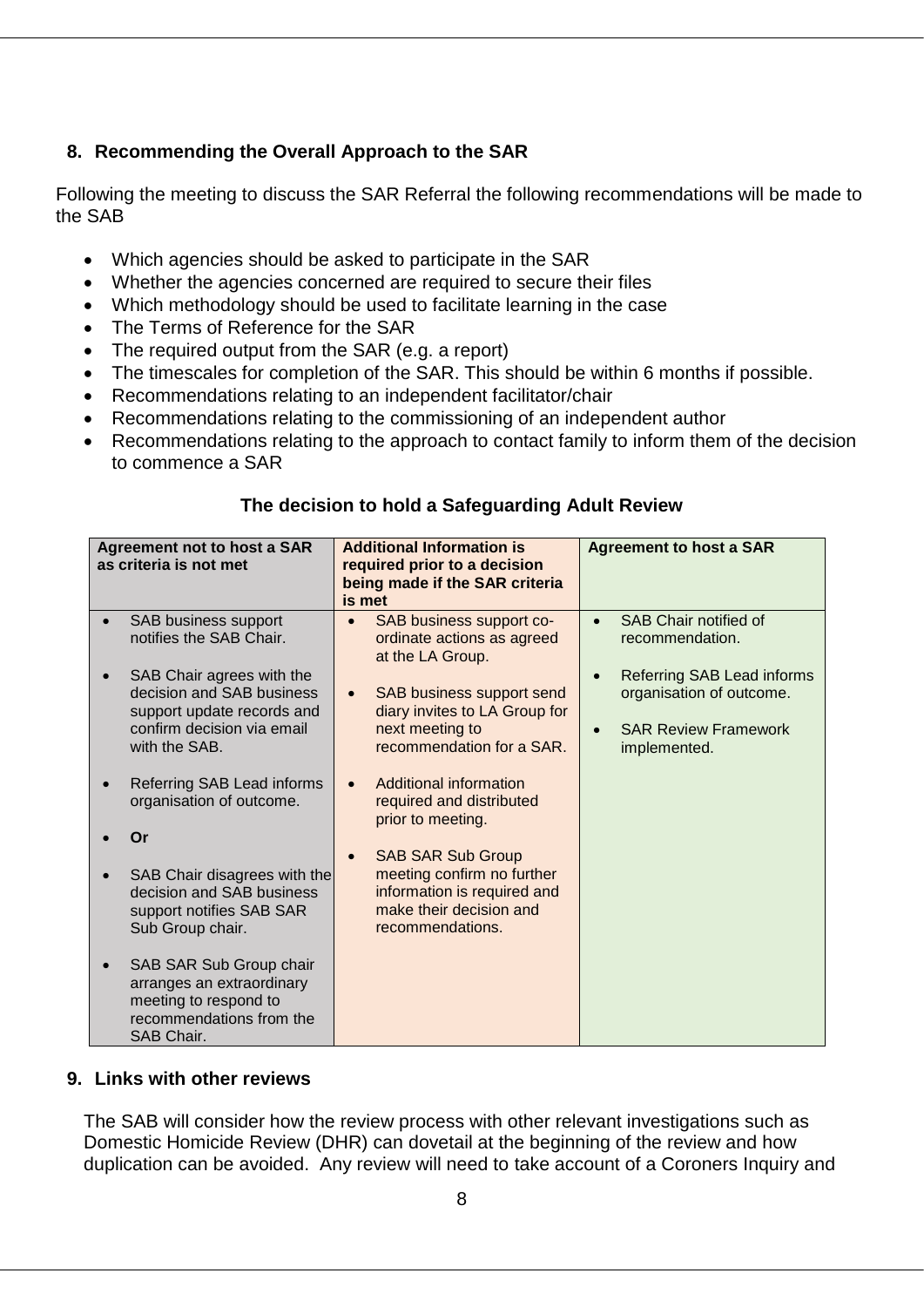criminal investigations to ensure that relevant information can be shared without incurring significant delay in the review process. It will be the responsibility of the Chair of the review to ensure contact is made to minimise avoidable duplication

#### **Joint Borough Safeguarding Adult Reviews**

Safeguarding Adult Reviews held jointly with other Boroughs will adopt the learning and improvement framework of the Borough hosting the review. Learning for the SAB from these reviews will be facilitated by the SAB SAR Sub Group.

#### **Out of Borough issues in relation to responsibility for a SAR**

A SAB must arrange for there to be a review of a Case involving an Adult in its area with needs for care and support (whether or not the Local Authority has been meeting any of these needs (Care Act:2014)

If a Safeguarding Adults Review is being considered the Safeguarding Adults Board of the host authority will be responsible for liaising with all partner agencies involved. The SAB in those areas would be contacted to be advised of the SAR but not expected to collate the information on behalf of the hosting SAB. (See Appendix 7)

The host SAB will liaise with relevant Board Managers and Independent Chairs to obtain supporting information.

As stated in the Care Act, section 44, Boards and organisations should cooperate across borders and requests for the provision of information should be responded to as a priority.

If agreement cannot be reached on the requirement for a SAR to be undertaken then this will be resolved in the first instance by the relevant Board Managers, with ultimate decision making and discussion being resolved by the Independent Chair of the Safeguarding Adult Board. Independent Chairs will agree on the mechanisms for presenting SARs that have shared learning.

#### **Concurrent Police Investigations or judicial proceedings**

The SAR will need to take account of a Coroners Inquiry and criminal investigations to ensure that relevant information can be shared without incurring significant delay in the review process. In the first instance the SAB SAR Sub Group will consider these actions and it will be the responsibility of the Chair of the review to ensure contact is made to minimise avoidable duplication

#### **Coroners**

Coroners are independent judicial office holders who are responsible for investigating violent, unnatural deaths or deaths of unknown cause, and deaths in custody, or otherwise in state detention, which are reported to them. The Coroner may have specific questions arising from the death of an adult who was at risk of abuse or neglect or who may have suffered such abuse or neglect. These are likely to fall within one of the following categories:

Where there is an obvious and serious failing by one or more organisations;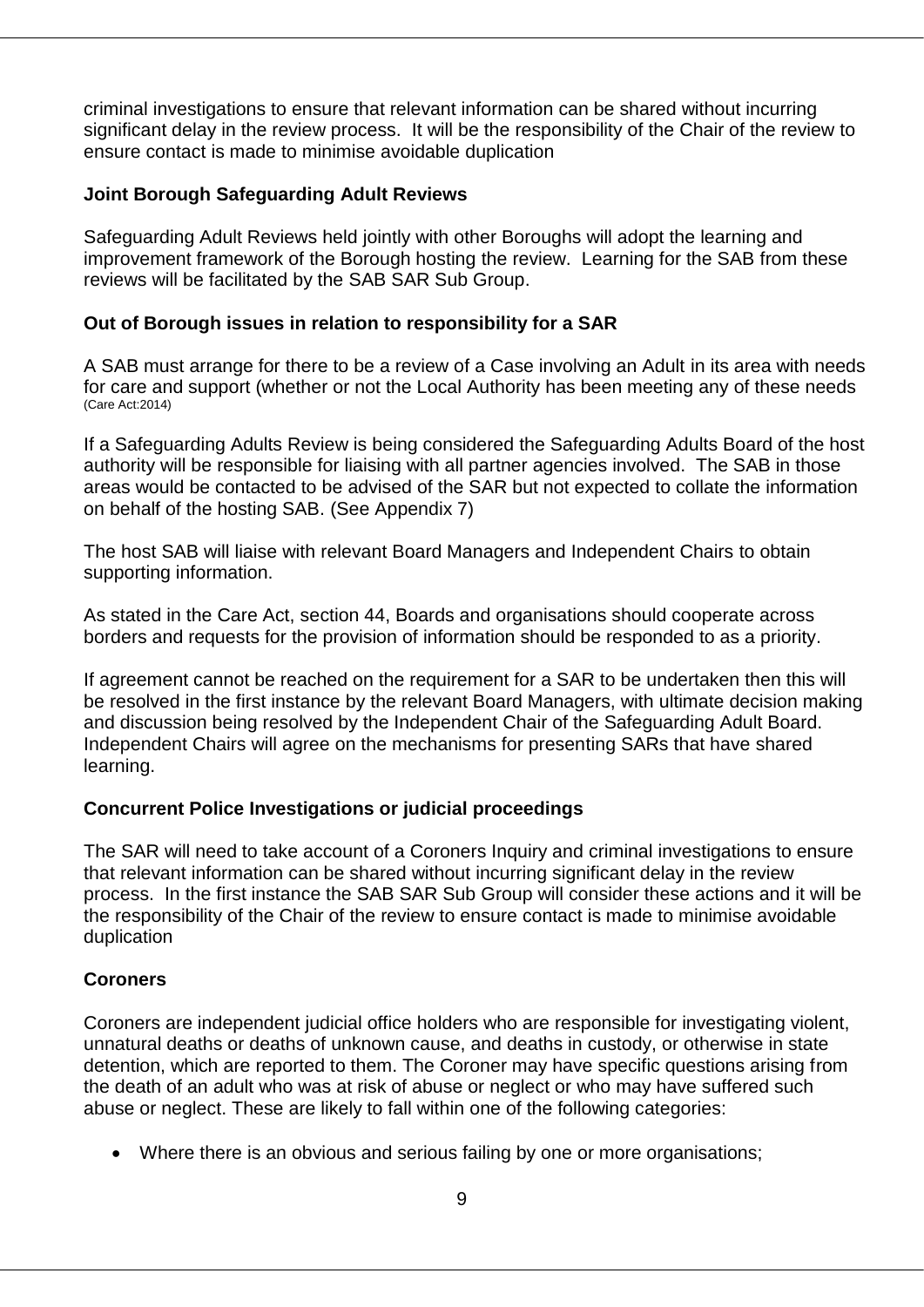- Where there are no obvious failings, but the actions taken by organisations require further exploration/explanation;
- Where a death has occurred and there are concerns for others in the same household or other setting (such as a care home);
- The Coroner or his or her officers identify deaths that fall outside the requirement to hold an inquest but follow-up enquiries/actions.
- In the above situations, the SAB should consider instigating a SAR

#### **Local Learning Review**

Consideration may be given for a Local learning review and the SAB Lead for the relevant organisation would update the Board as appropriate.

A SAR should also take account of any other review process e.g. Learning Disabilities Mortality Review and should inform the development of the Terms of Reference as above.

#### **10.Timescales**

All requests to hold a SAR will be dealt with in accordance with the decision making process set out in paragraph 8 above. The meeting to discuss the SAR Referral will be established within 15 working days of the request being received.

. The conclusions of the meeting and the SAB's recommendations should be provided in writing within 5 working days of the meeting to the Independent Chair of the Safeguarding Adults Board, who will make the decision on whether there should be a SAR within 5 working days.

Once the decision to undertake a SAR has been made, it is good practice for it to be completed within six months.

# **11.Appointment and Role of the SAR Panel Chair**

Appointment of the Chair should be in line with local guidance and procurement arrangements as appropriate. Any formal procurement process and contract with the independent reviewer should make reference to the SAR quality markers. See Appendix 5

The SAR Panel Chair should be an experienced individual who is not directly associated with any of the agencies involved in the SAR.

The SAR Panel Chair will be responsible for effectively leading and coordinating the Review Panel and for quality assurance of the final report based on the Individual Management Reviews and any other evidence the SAR Sub Group decides is relevant.

Consideration should be given to the skills and expertise required to effectively Chair a SAR.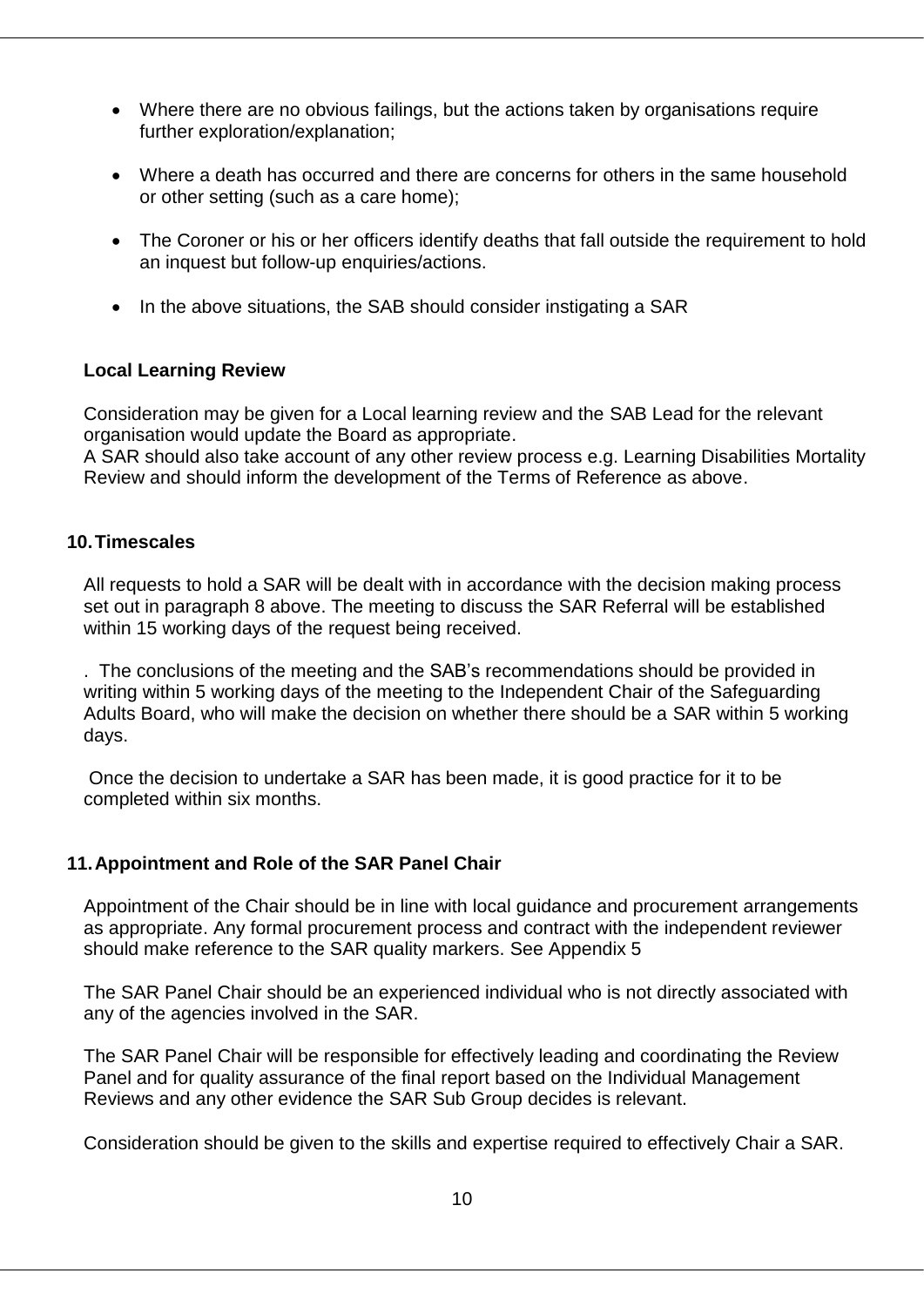They should have the appropriate core skills including:

- Strong leadership and ability to motivate others
- Expert facilitation skills and ability to handle multiple perspectives and potentially sensitive and complex group dynamics
- Collaborative problem solving experience and knowledge of participative approaches
- Ability to find and evaluate best practice
- Good analytic skills and ability to manage quantitative and qualitative data
- Knowledge of safeguarding adults
- Ability to write for a wide audience and have an understanding of the complexity of the health and social care system
- The Reviewer will be wholly responsible for their own personal taxation responsibilities.
- The Reviewer will give assurance that they understand the requirements of the General Data Protection Regulations and how it impacts on the retention of any information stored by them connected to the SAR.

The Terms of Reference may, however, need to be revisited as the review progresses and as new information is identified. If appropriate, the SAR Panel will make a recommendation to the SAB to the terms of reference The SAB will approve the amendments and the TOR will be revised.

The SAR Review Panel Chair will establish an agreed timetable of review panel meetings in accordance with the required timescales of the review and set specific parameters, including timescales, for the completion of IMRs.

The Review Panel Chair will regularly update the Independent Chair of the Safeguarding Adults Boards on progress with the SAR.

The Review Panel Chair will maintain contact with the Safeguarding Board Business Manager, of all parallel review or investigation processes, and to ensure that any coordination and joint commissioning arrangements are effective.

The Review Panel Chair should ensure that regular updates are obtained regarding services being provided by any agency to meet the safeguarding or other needs of individuals who are subject of the Review.

Where there is an on-going criminal investigation the Review Panel Chair will ensure that early and regular contact is made with the Senior Investigating Officer to ensure no conflict exists between the two processes. This relates particularly to any planned interviews with family members, practitioners and managers and must take into account that any one of these people may be potential witnesses or even defendants in a future criminal trial.

# **12.Membership of the SAR Panel**

 Representatives will be agreed following agreement of the TOR and the initial SAR Panel meeting Representatives will be appointed from agencies involved in the case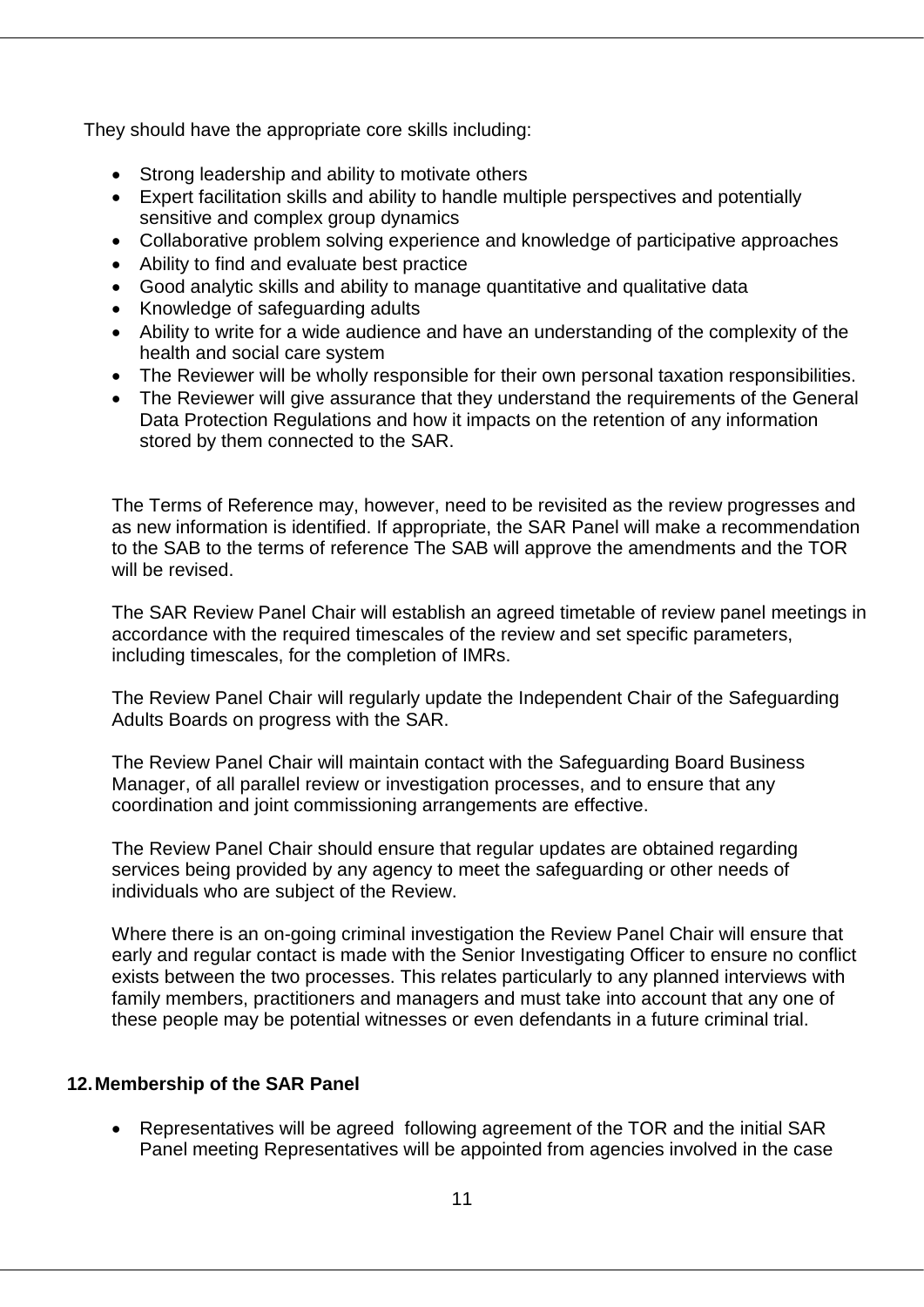- Representatives will not be directly involved in the case but will have knowledge of the service and practice within it.
- Representatives will be consistent, deputies permitted in exceptional circumstances

## **13.Frequency of Meetings of the Review Panel**

Meetings should be a minimum of one month between each meeting and dates agreed as appropriate at the first meeting of the Review Panel

#### **14.Quorate**

Meetings of the SAB to consider a decision whether to hold a SAR requires a minimum of one representative from each of the Statutory Partners as defined in the Care Act:-

- Local Authority
- Clinical Commissioning Group
- Greater Manchester Police
- All appointed representatives are required, deputies permitted in exceptional circumstances

## **15.Chronologies**

Chronologies are used to inform the safeguarding adult review**.** Chronologies should be undertaken by managers who have not had operational responsibility for the case but understand the service. The Chronologies should reflect current practice and timelines will be case dependent.

#### **16.Methodology**

SARs can be conducted in a variety of ways. Traditional methods involve analysis of the involvement of agencies, led by an independent overview report author. With this method, individual agencies are asked to review the practice within their organisation through Individual Management Reviews (IMRs) and Chronologies, which then form part of an :Overview Report.

Other methods considered for a review:

- Action Learning Approach
- Peer Review Approach
- Thematic Reviews
- Single Agency Review
- Practitioners Learning Events Meeting

Safeguarding Boards will endorse the approach best suited to the circumstances of each individual case, and the initial meeting to discuss the SAR referral and confirm the decision to progress with a SAR will decide on the most appropriate method.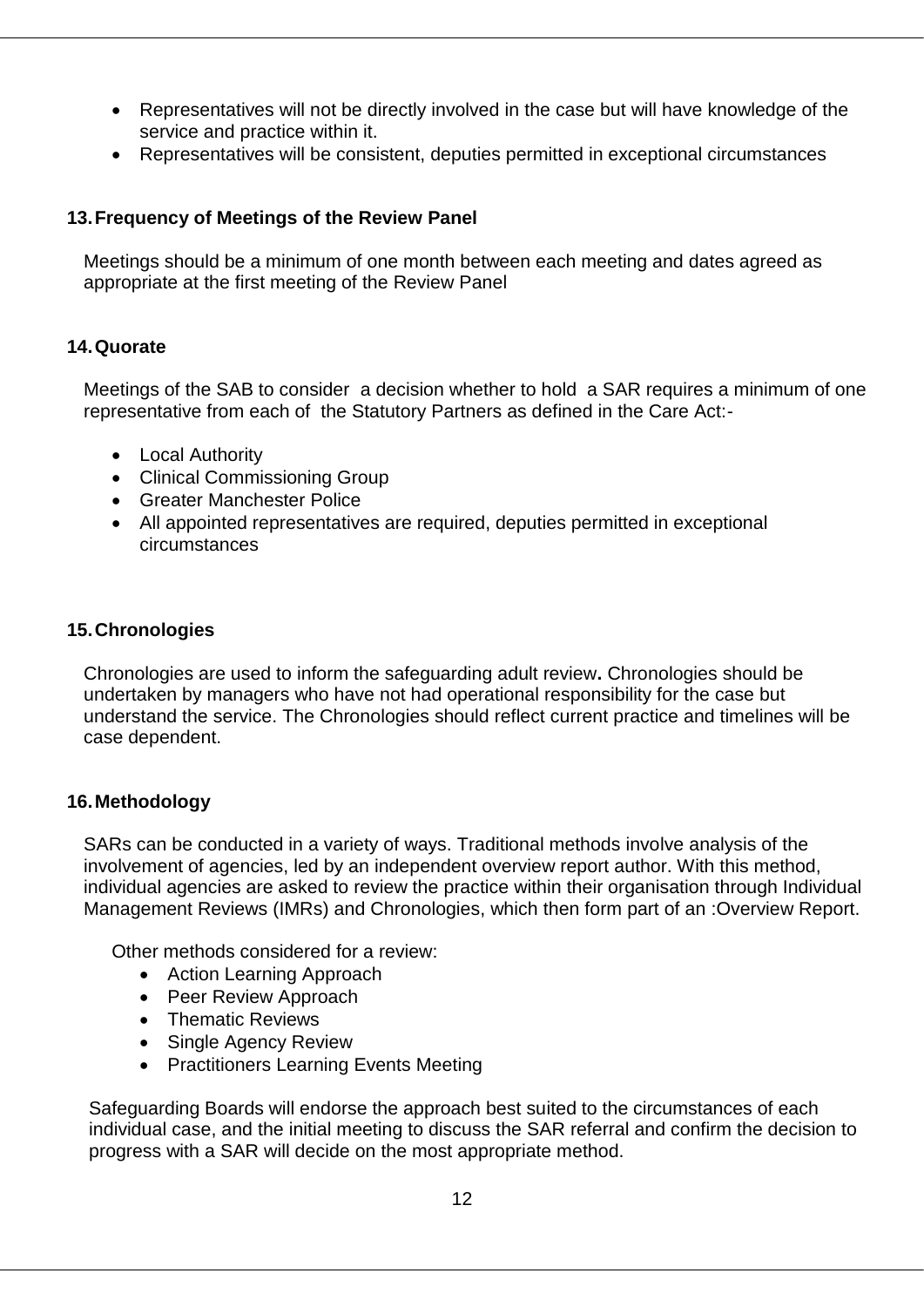## **17.Involvement of Family Members, Friends, and other Support Networks**

Care Act 2014 statutory guidance indicates that adults, their families and/or representatives should be invited and supported to contribute to SARs. This will enable an inclusive approach and ensure that their wishes, feelings and needs are fully considered. The Safeguarding Board Manager will arrange for contact to be made with the adult, their family and/or representative to inform them that a SAR referral has been received and accepted for scope and to establish:

- (a) How they would like to be involved, e.g. telephone conversation, written communication, face to face conversation
- (b) Any support or adjustments they would need to facilitate their involvement
- (c) Their initial views, wishes, concerns and any answers/outcomes they would like to achieve from the SAR

The Local Safeguarding Adults Board has developed a leaflet that supports members of the public to understand the purpose of a SAR process which may be shared with family members and friends – see Appendix 4 & 6

Local Authorities must arrange an independent advocate for adults who are subject to a SAR if the following two conditions are met:

that if an independent advocate were not provided the person would have substantial difficulty in being fully involved in the process

and

there is no appropriate individual available to support and represent the person's wishes who is not paid or professionally engaged in providing care or treatment to the person or their carer

It is for the local authority to form a judgement on a case by case basis about whether the adult has 'substantial difficulty' in being involved in the SAR process.

The role of the independent advocate is to support and represent the person and to facilitate their involvement in the key processes and interactions with the local authority and other organisations as required for the SAR, to help them to understand and take part in the review and to express their views wishes or feelings.

Some SAB Chairs meet families as part of the decision making in respect of a SAR or consult the family on the terms of reference and scope of the SAR. This may take place prior to deciding to hold a SAR in some cases or with the SAR Reviewer/ Author.

It will also be sensible to provide office based contact numbers for families throughout their experience of the SAR process and it is recommended that the Board generic email address and telephone is used by Independent SAB Chairs and Reviewers and that they are advised not to disclose any personal contact information through social media or publicly available sources.

Family members can offer a unique perspective into how the delivery of services and involvement of agencies were viewed and responded to. It is essential that the review panel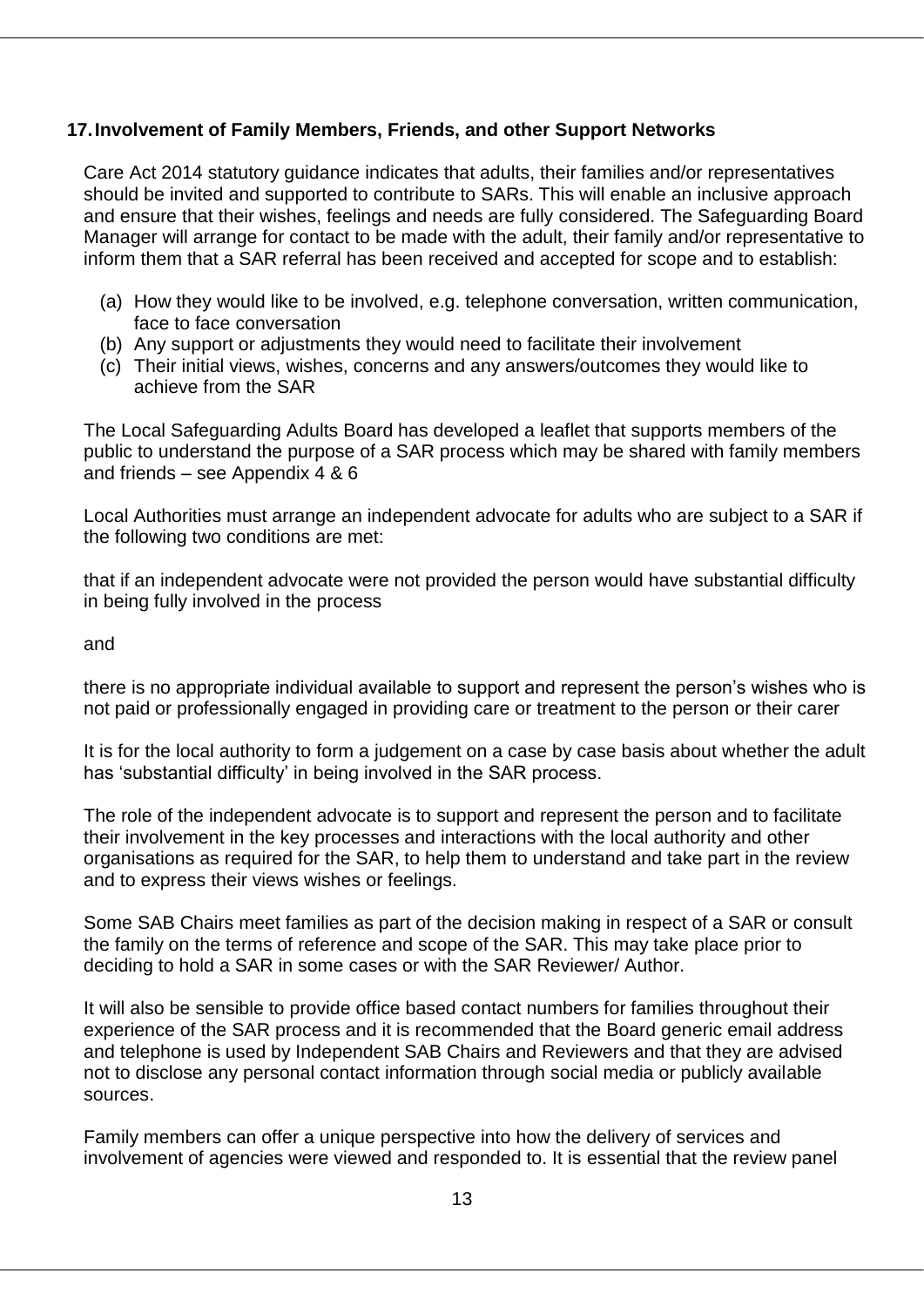have opportunities to listen to family experiences and perspectives and that these contribute meaningfully to the final report.

Family members can include:

- Siblings
- Parents
- Carers
- Grandparents
- Other significant family members identified from the Family Association Network/Genogram.

As a minimum, family members should:

- Be notified of the review process, what that means for them and how they can access support – including impact of media coverage.
- Agree the level and frequency of contact with family members to ensure they are kept informed.
- Supported to contribute to the review process either in writing, by meeting with the review panel, sharing views via a third party or by other means identified by the review panel.
- Included in feedback about the learning identified by the Review Panel.
- $\bullet$  Informed and prepared for the publication of the report in a timely manner again including the likelihood of media interest.
- Provided with a read only copy of the report which family members can review and comment on prior to publication but not retain; where possible any relevant comments should be incorporated into the final version  $-$  A 'hard' copy of the report should not be provided until the report is in the public domain.
- Receive accessible information about the SAR process and other mechanisms for redress if they have concerns/complaints.

#### **18.The Final Overview Report**

The SAR overview report brings together the learning, themes identified from the review and will analyse and comment on the effectiveness of practice, and the systems used to safeguard and promote the welfare of the adult.

The SAR overview report should firstly be presented to the SAR Review Panel. This provides an opportunity for the Chair of the review panel along with the SAR Review Panel to quality assure the document, reference the identified learning and to ensure an opportunity for the findings to be challenged where necessary.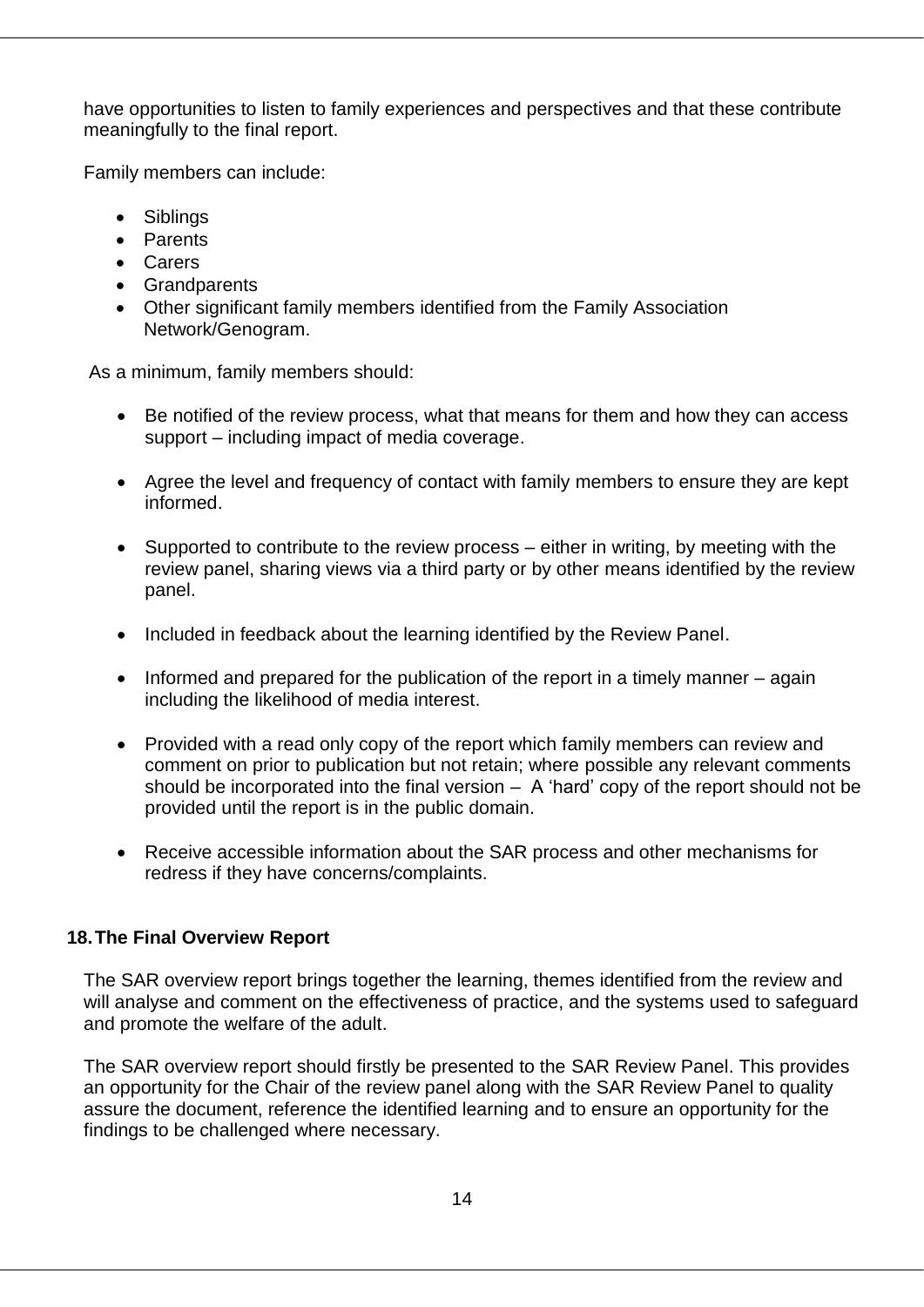Once agreed the Chair of the review panel should present the report to the Safeguarding Board, supported by the SAR Review Panel

It will be the responsibility of the Safeguarding Board and its Independent Chair to identify and agree how practice challenges or recommendations from the SAR Report will be responded to and what action is needed by individual agencies or from a multi-agency perspective.

The SAR report will:-

- be concise
- anonymised
- provide a sound analysis of what happened
- provide an analysis of why and what actions need to be taken to prevent an occurrence happening in the future
- be written in plain English
- contain findings of practical value to organisations and professionals

## **19.Action plans**

A clear SAR action plan should be developed by the Safeguarding Board with a focus on improving outcomes for adults at risk of abuse or neglect... The following should be included in the Action Plan as standard:

- A timeline for publication of the report should be developed and where possible a date identified.
- Action is taken by the Safeguarding Board to share the findings of the report with the practitioners who contributed to the Practitioners Learning Event and with family members.
- Safeguarding Board will identify how it will share the lessons learned, and practice impact with the wilder workforce in the local area.*(e.g. 7 minute briefings and newsletters)*
- Once the SAR report and action plan have been agreed, the report will be endorsed and signed off by the Safeguarding Board and copies to be available on the local council's website.
- The action plan will be regularly reviewed and its impact evaluated using existing local Safeguarding Board processes.

# **20.SAR will inform SABs Annual Report**

The findings from any SAR should be reported in the SAB Annual Report and what actions it has taken or intends to take in relation to those findings. Where the Safeguarding Board decides not to implement an action, then the Annual report must state the reason for that decision.

# **21.Communication Strategy**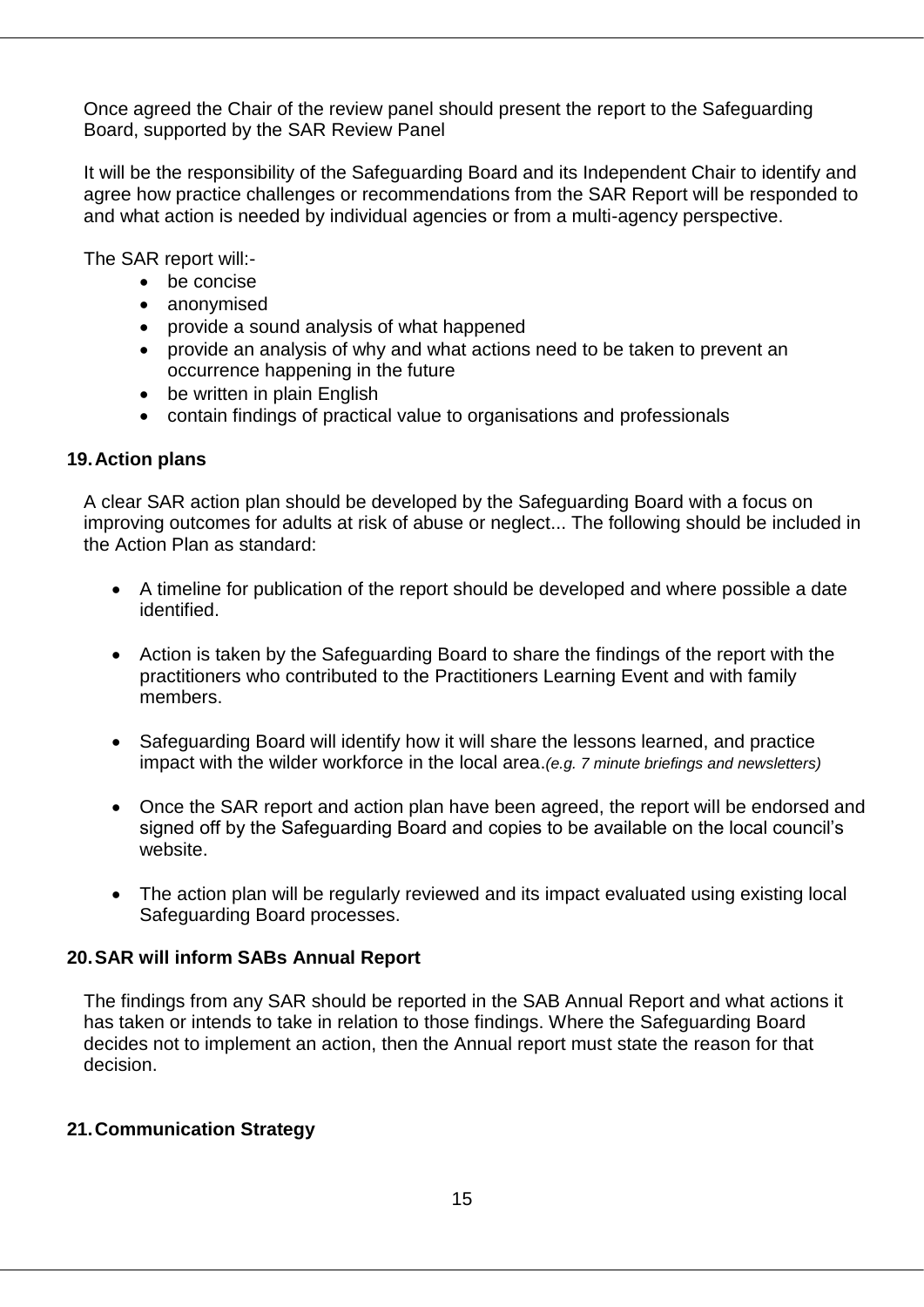The Chair of the SAR Review Panel, in consultation with the Independent Chair, will consider appropriate publication of the report on a case-by-case basis. Discussions about publication will be held with the individual(s), their family or carers (where appropriate).

Since the Local Authority is, the lead agency, media and communication issues will usually be co-ordinated by the council's communications team. This will be done in collaboration with the communications teams of the other agencies involved, alongside agreed representatives of the Board.

All SAR reports will be considered for publication on the website of the relevant Safeguarding Boards. In the case of publication, the Independent Chair of the Safeguarding Boards will release a statement where appropriate.

Coroners may want to be in receipt of the final report. The independent Chair of the Safeguarding Board will liaise with the Coroner's office as appropriate.

#### **22.Escalation & Complaints procedure**

If the subject in question is opposed to a SAR being commissioned then further works is required to ensure that the person understands the statutory responsibility of the Board and that if the criteria are met there is a legal duty for a SAR to be commissioned. Further involvement would then need to be considered to ensure the individual feels inclusive to the process i.e. fully represented with family friends or advocates to ensure the individual is fully inclusive and satisfied with the outcome.

Where there is challenge to matters relating to the SAR Protocol or process, concerns should be communicated to the SAB Manager who will raise these for discussion within the most appropriate forum e.g. Review Panel, Executive Safeguarding Partnerships etc.

The SAB Independent Chair will have the final judgement where there are concerns or challenge in relation to a recommendation from the SAR Review Panel...

Where a complaint is received about a Board process, for example a Safeguarding Adult Review, this will initially be responded to by the Board Manager in consultation with the Safeguarding Boards Chair, with a written response within 28 days of receipt.

If the complainant is unsatisfied with the response, they should contact the Board Manager who will arrange for their complaint to be considered by the Independent Chair.

The Independent Chair will provide a further written response within 28 days of the complainant contacting the Board Manager. All written complaint responses will include details of how to contact the Local Government Ombudsman.

The SAB Business Manager will ensure that a record is kept of complaints received, responded to and those referred to partner agencies. Complaints and copies of responses will be securely retained in accordance with the principles of data protection legislation.

#### 23.**Presentation of Report to Safeguarding Adults Board**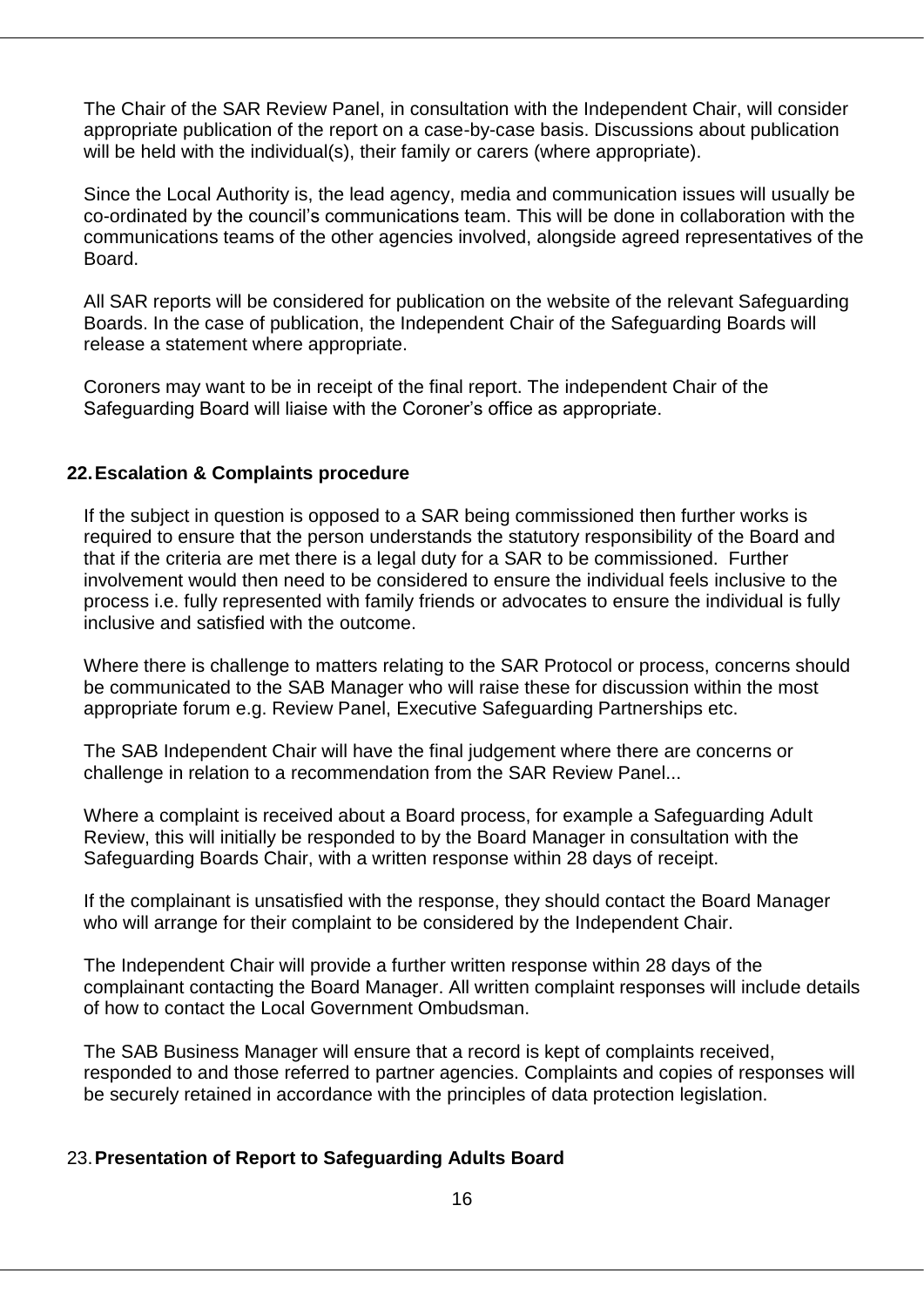The Review Panel Chair will present the Draft SAR Report to SAB. The report will be made available prior to SAB members the Board Meeting. This is to allow organisations to consider the report and their contribution to the Action Plan.

SAB may be required to call an Extraordinary Meeting if timescales agreed in the TOR prescribe this.

SAB may identify additional learning to inform strategic direction for individual organisations or collectively as a Board they may champion specific learning.

Primarily the SAB will be concerned with:-

- what needs to be learnt
- where services and practice require improvement,
- and how any programme of action will lead to sustainable improvements.

The Report and Action Plan will be signed off by the Board and monitored adopting local arrangements. Quarterly updates will be presented to Board.

Appendix 3 outlines the communication strategy.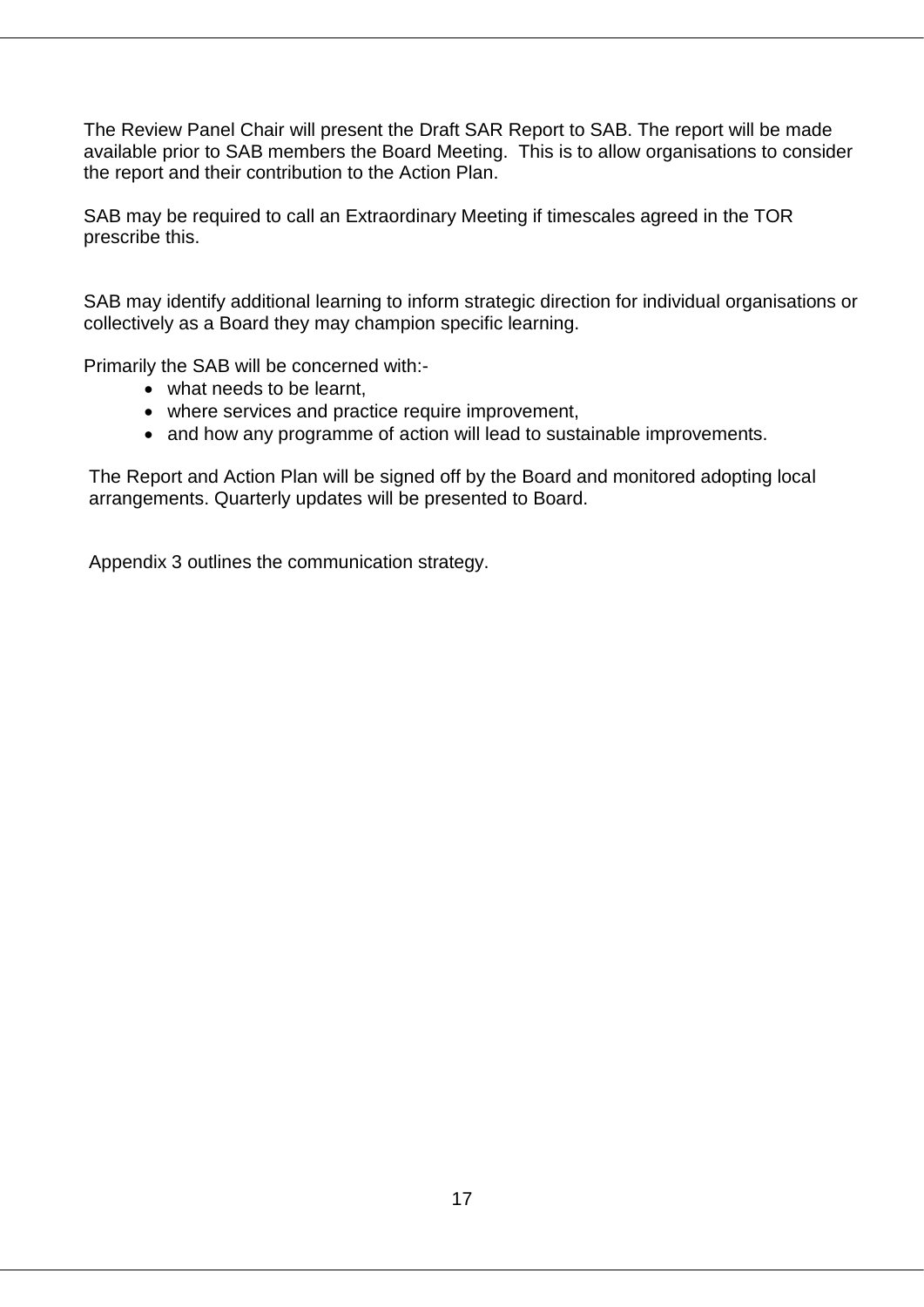#### **CONFIDENTIAL WHEN COMPLETED**

# **SAFEGUARDING ADULT REVIEW REFERRAL FORM**

*Cases should be referred initially to the SAB lead for your organisation for consideration if an adult at risk of abuse or neglect has died or been seriously harmed, and abuse and neglect are believed to have been a factor.*

*This form can be completed by any professional who has become aware of a case where the above criterion is met. All information provided should adhere to information sharing protocols and have due regard to the Mental Capacity Act and Best Interest Decision protocols.*

*Please note there is a statutory (Care Act 2014 Section 45) for agencies to share relevant personal data with the Safeguarding Adults Board.*

#### **To make a referral please complete this form only**

- Provide as much information as is known at the time you complete referral in order to make a notification to the SAB
- If information is not available at this time do not delay in sending in notification

| <b>REFERRAL DETAILS</b>                   |                    |
|-------------------------------------------|--------------------|
| <b>Date of Notification</b>               |                    |
| <b>Name of Referrer</b>                   |                    |
| <b>Role of Referrer</b>                   |                    |
| <b>Agency</b>                             |                    |
| <b>Address</b>                            |                    |
| <b>Tele</b>                               |                    |
| <b>Email</b>                              |                    |
| Name of agency safeguarding lead          |                    |
| <b>ADULT DETAIL (SUBJECT OF REFERRAL)</b> |                    |
| First Name(s)                             | Surname            |
| Known Alias(is)                           |                    |
| Date of Birth                             |                    |
| <b>Home Address</b>                       |                    |
| Date of Death                             | Date of            |
| (if applicable)                           | Incident           |
|                                           | (if applicable)    |
| Gender                                    | <b>Disability</b>  |
| Ethnicity                                 | Faith /            |
|                                           | Religion           |
| <b>GP Name</b>                            | <b>GP Practice</b> |
|                                           | Contact            |
|                                           | <b>Details</b>     |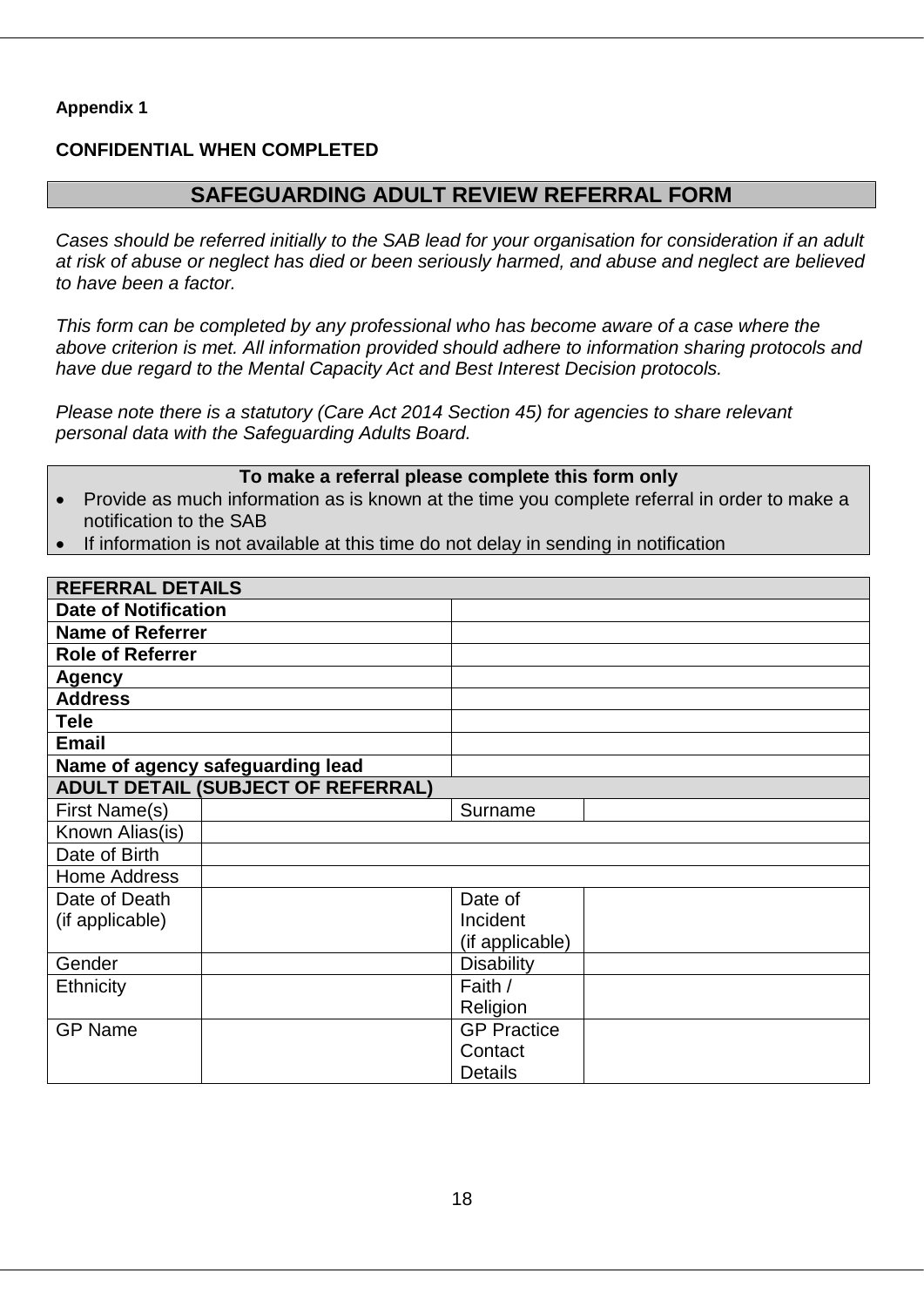| <b>LEGAL STATUS OF ADULT (tick as appropriate)</b> |                                    |  |  |
|----------------------------------------------------|------------------------------------|--|--|
| Detained under Mental Health                       | Subject to Section 117 (Mental     |  |  |
| Act                                                | Health Act)                        |  |  |
| Lasting / Enduring Power of                        | Subject to Deprivation of Liberty  |  |  |
| <b>Attorney Registered for</b>                     | Safeguards (DoLs) & Liberty        |  |  |
| Health/and, or Finances?                           | <b>Protection Safeguards (LPS)</b> |  |  |
| <b>Legal Status Unknown</b>                        | Other (please add in)              |  |  |
|                                                    |                                    |  |  |

#### **HAS THE PERSON OR THEIR REPRESENTATIVE BEEN CONSULTED ABOUT THE REFERRAL? YES/NO**

*(Further Comments)*

#### **CRITERIA FOR SAFEGUARDING ADULT REVIEW**

(1) An SAB must arrange for there to be a review of a case involving an adult in its area with needs for care and support (whether or not the local authority has been meeting any of those needs) if -

- (a) there is reasonable cause for concern about how the SAB, members of it or other persons with relevant functions worked together to safeguard the adult, and
- (b) condition 1 or 2 is met.

(2) Condition 1 is met if  $-$ 

- (a) the adult has died, and
- (b) the SAB knows or suspects that the death resulted from abuse or neglect (whether or not it knew about or suspected the abuse or neglect before the adult died).
- (3) Condition 2 is met if
	- (a) the adult is still alive, and
	- (b) the SAB knows or suspects that the adult has experienced serious abuse or neglect.

(4) An SAB may arrange for there to be a review of any other case involving an adult in its area with needs for care and support (whether or not the local authority has been meeting any of those needs).

(5) Each member of the SAB must co-operate in and contribute to the carrying out of a review under this section with a view to -

(a) identifying the lessons to be learnt from the adult's case, and

(b) applying those lessons to future cases.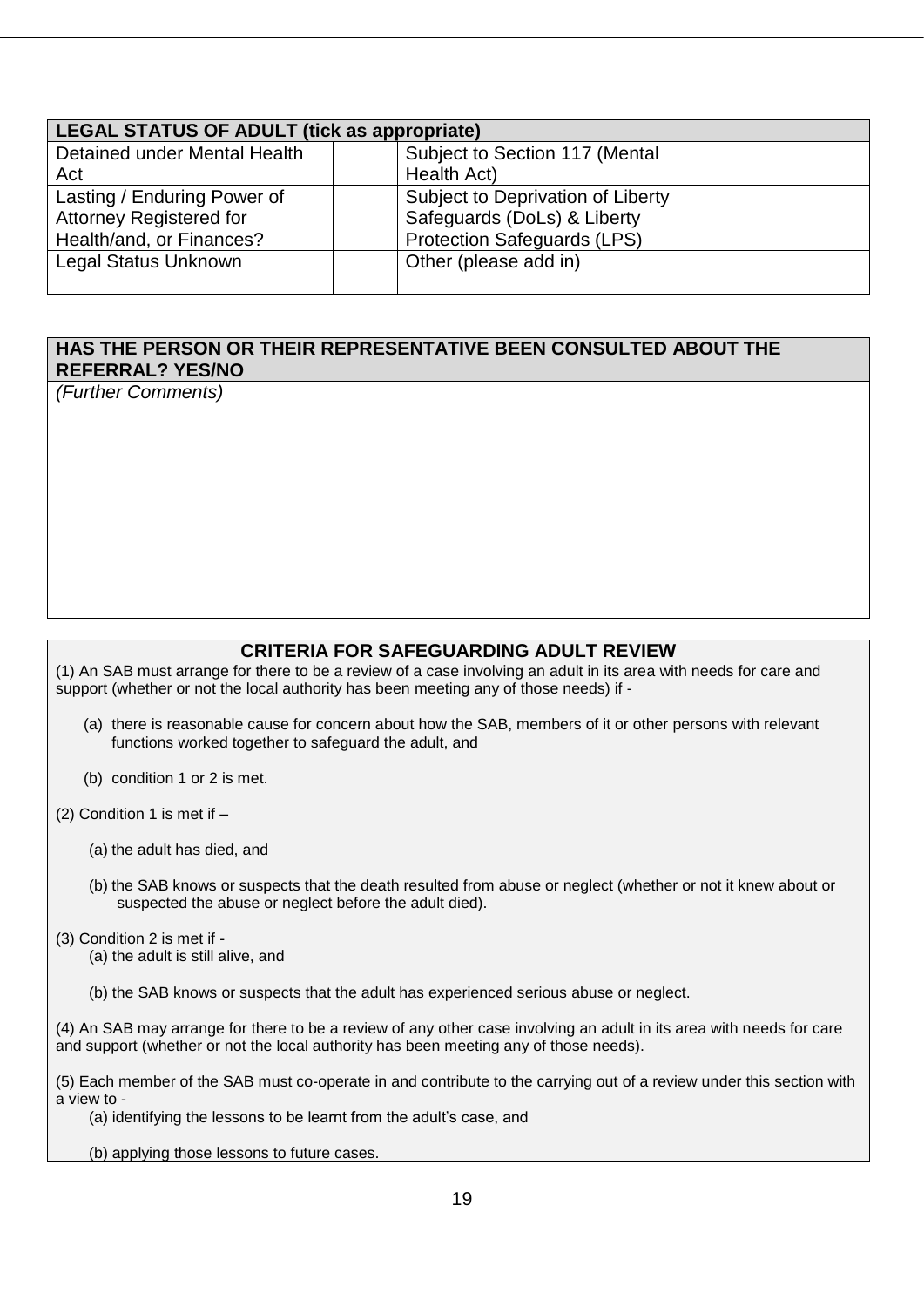# *PLEASE GIVE AS MUCH INFORMATION AS POSSIBLE TO DEMONSTRATE REASON FOR REFERRAL AND THAT CRITERIA IS MET.*

## *PLEASE NOTE THAT PURPOSE OF REFERRAL IS TO DETERMINE IF CASE MEETS CRITERIA FOR A SAR OR ANOTHER TYPE OF REVIEW OR AUDIT AT THIS STAGE*

#### **RATIONALE FOR REFERRAL**

*(please detail the reason for referral when considering the above criteria)*

Date(s) of Incident | Date of Death Location of Incident

**Outline events and circumstances which triggered referral:** *This is to help establish if the case meets the criteria for conducting a Safeguarding Adult Review – you do not have to provide detailed analysis at this stage*

# **REASON FOR ANY DELAY IN REFERRAL**

#### **ACTIONS ALREADY TAKEN** *(provide summary of outcome of Section 42 and case conference if appropriate)*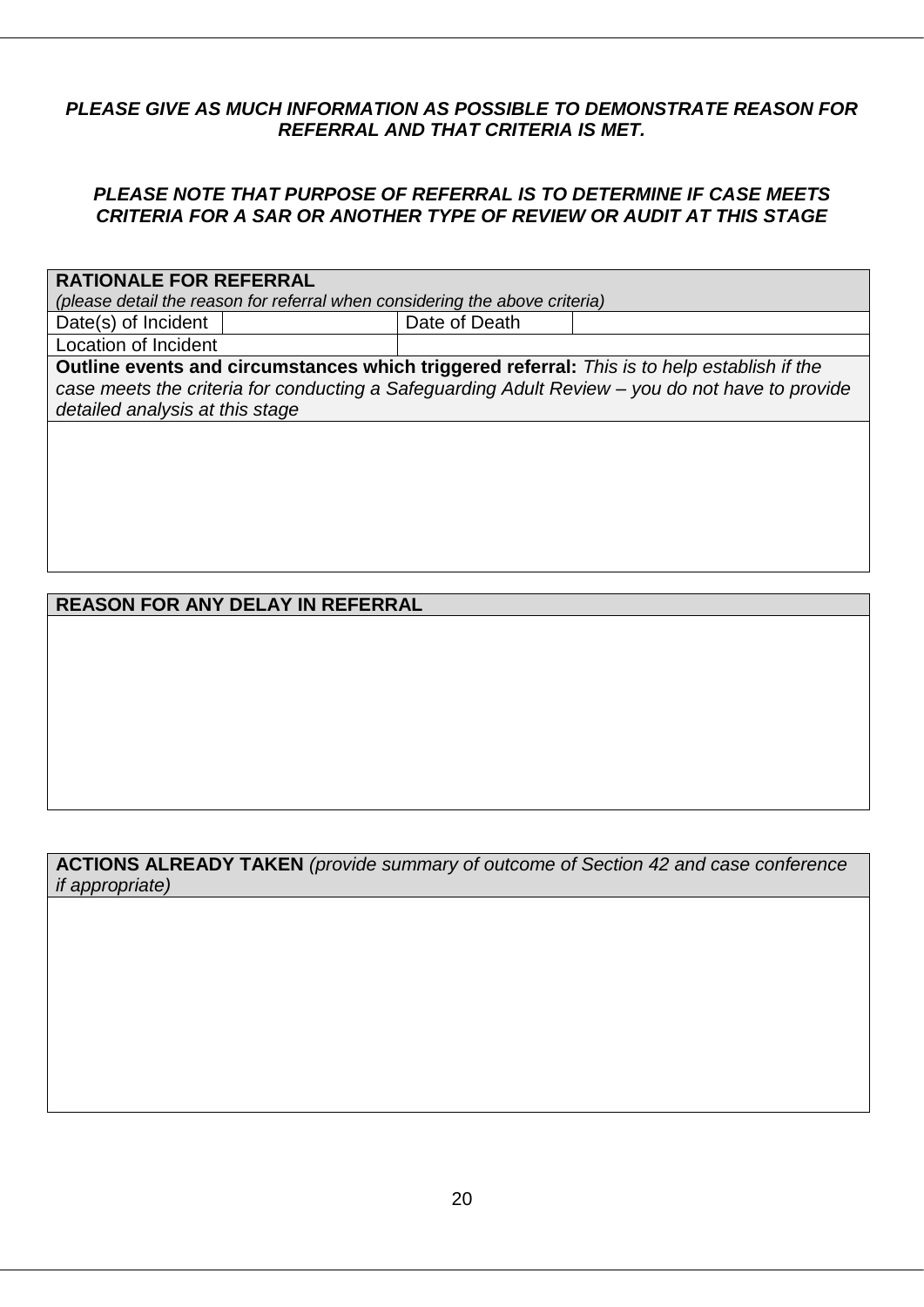# **IS A CORONER KNOWN IN THIS CASE** *(Details of information to be provided below)*

# **AGENCIES KNOWN TO BE INVOLVED WITH THE ADULT** *(please include names and contact details)*

| <b>Name</b> | <b>Agency</b> | <b>Contact details</b> | Are they still involved? |
|-------------|---------------|------------------------|--------------------------|
|             |               |                        |                          |
|             |               |                        |                          |
|             |               |                        |                          |
|             |               |                        |                          |
|             |               |                        |                          |
|             |               |                        |                          |

# **Any comments and Sign off by your agency Safeguarding Lead**

*This is to confirm that the referral has been quality assured regarding information provided*

| <b>Name</b>                   | Date |
|-------------------------------|------|
| <b>Referrer Name</b>          | Date |
| Sign off by Safeguarding Lead |      |
| <b>Name</b>                   | Date |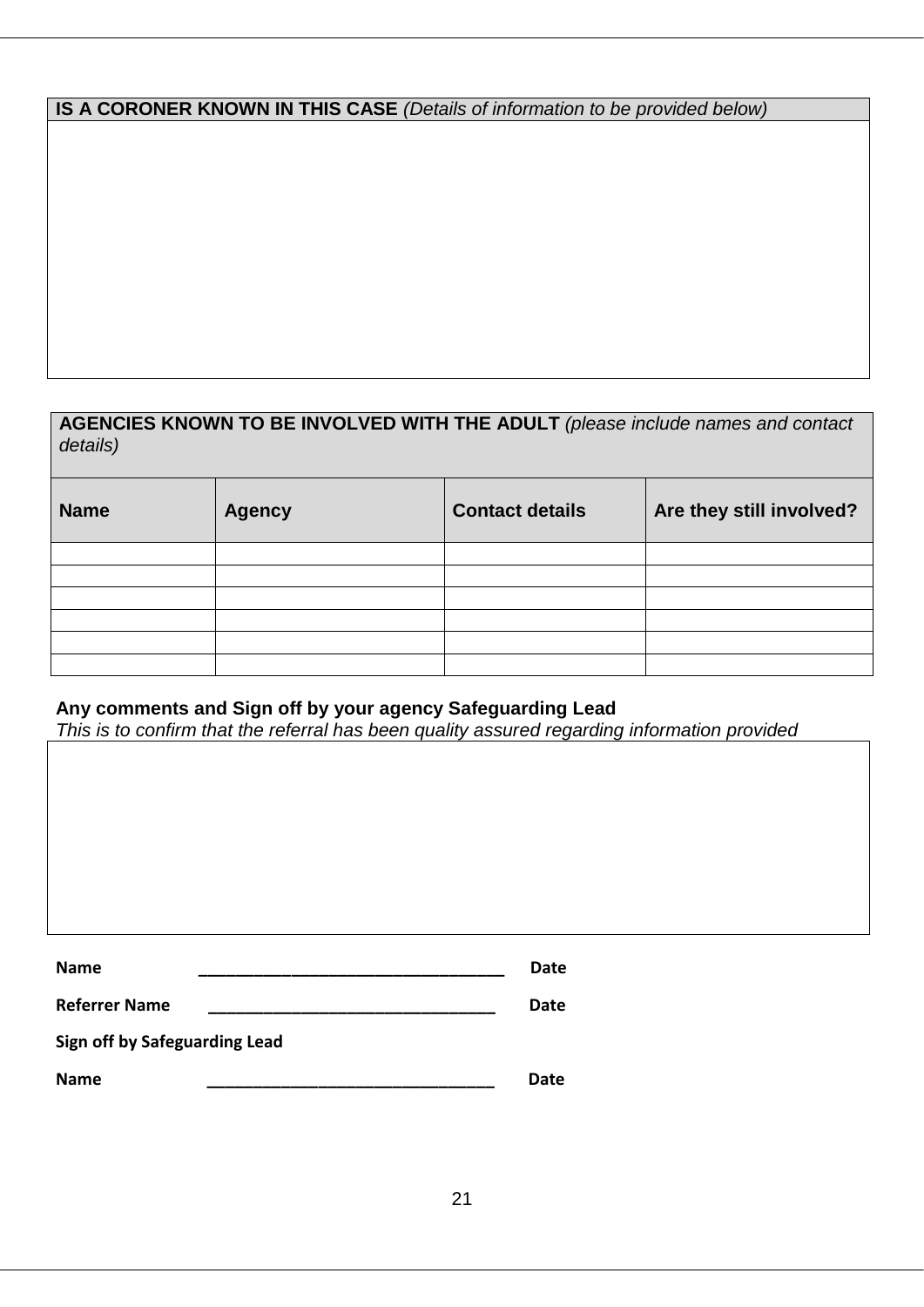# **THIS REFERRAL IF NOW COMPLETE.**

# **PLEASE EMAIL THE COMPLETED FORM TO** *(SAB email address)*

| <b>For Completion by SAB Business Unit</b>           |  |  |
|------------------------------------------------------|--|--|
| <b>Initials of Adult</b>                             |  |  |
| Date referral received by SAB                        |  |  |
| Date referral received by Chair of SAB SAR Sub Group |  |  |
| Date of call for information to agencies             |  |  |
| Deadline for agencies to submit information          |  |  |
| Date of initial screening meeting                    |  |  |
| Date recommendations submitted to SAB Chair          |  |  |
| Date of decision of SAB Chair                        |  |  |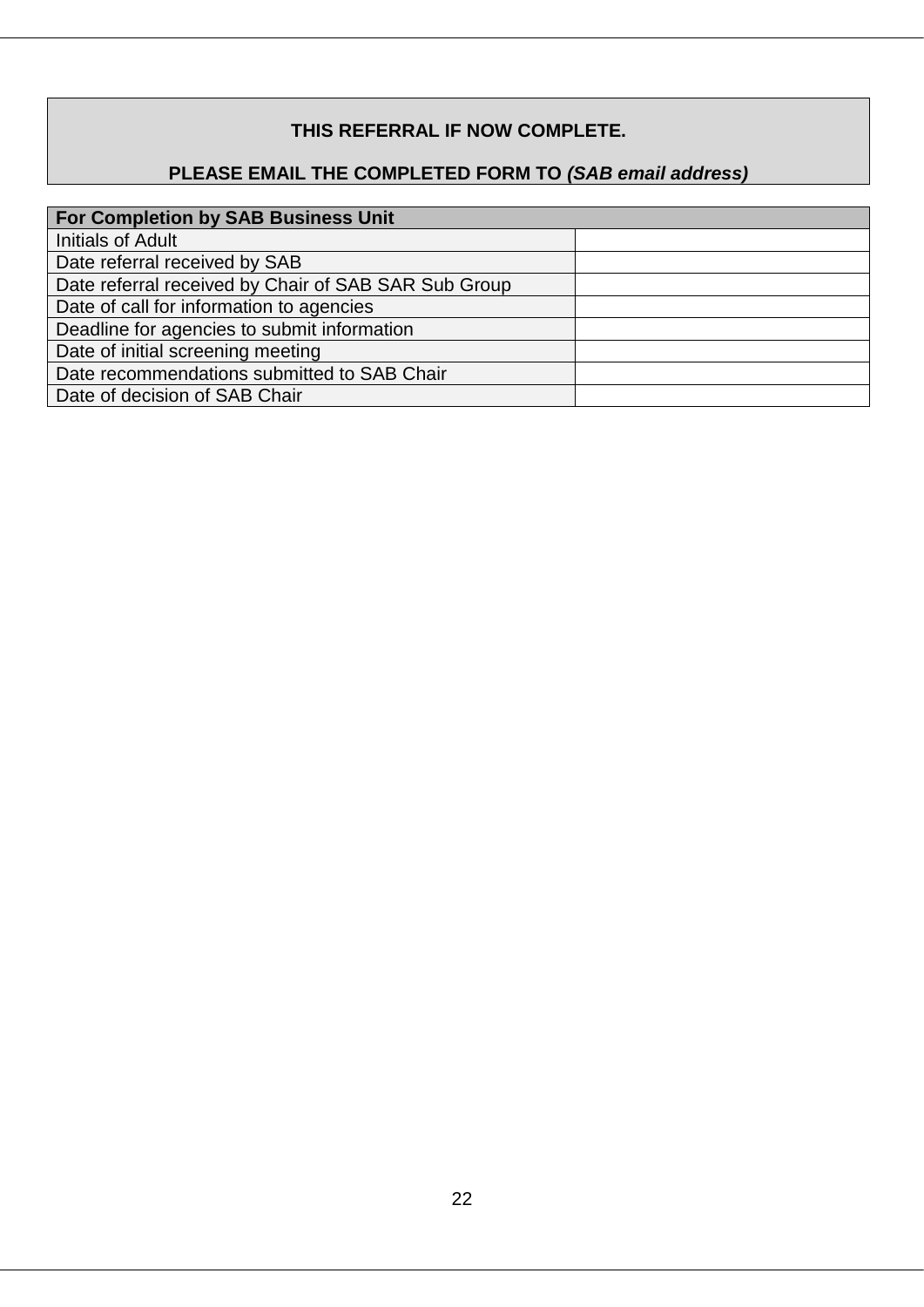# **SAFEGUARDING ADULT REVIEW TIMEFRAME**

| <b>DAY</b> |                                                                                                                                                                                                                                                                                                                                                       | <b>DEADLINE</b>                                                                                                                                                                                                                                                                                      |
|------------|-------------------------------------------------------------------------------------------------------------------------------------------------------------------------------------------------------------------------------------------------------------------------------------------------------------------------------------------------------|------------------------------------------------------------------------------------------------------------------------------------------------------------------------------------------------------------------------------------------------------------------------------------------------------|
|            | <b>Referral Received</b><br><b>Assurance Lead:</b><br>checks referral detailed,<br>$\bullet$<br>appropriate, signed off by line<br>manager and QA'd by agency's<br>Safeguarding Lead<br>Seeks advise from Professional<br>$\bullet$<br>Advisor<br>Confirms decision to scope with<br>$\bullet$<br>sub-group Chair - before starting<br>clock on day 1 |                                                                                                                                                                                                                                                                                                      |
|            |                                                                                                                                                                                                                                                                                                                                                       | Business Unit circulates to key agencies to<br>screen providing:<br>Chronology re involvement<br>$\bullet$<br>Analysis of significant events<br>Implications for practice & outcomes for<br>individual<br>Agencies have 10 working days to respond<br>Business Unit collates all agency returns into |
|            |                                                                                                                                                                                                                                                                                                                                                       | one document                                                                                                                                                                                                                                                                                         |
|            |                                                                                                                                                                                                                                                                                                                                                       | Collated document and referral paperwork<br>sent to Screening Panel members                                                                                                                                                                                                                          |
|            |                                                                                                                                                                                                                                                                                                                                                       | Screening Panel meet to screen referral                                                                                                                                                                                                                                                              |
|            |                                                                                                                                                                                                                                                                                                                                                       | Business Support writes up minutes of<br><b>Screening Panel</b>                                                                                                                                                                                                                                      |
|            |                                                                                                                                                                                                                                                                                                                                                       | Assurance Lead completes paperwork for<br>screening with recommendation                                                                                                                                                                                                                              |
|            |                                                                                                                                                                                                                                                                                                                                                       | Chair of Screening Panel approves paperwork                                                                                                                                                                                                                                                          |
|            |                                                                                                                                                                                                                                                                                                                                                       | Passed to Independent Chair for sign off                                                                                                                                                                                                                                                             |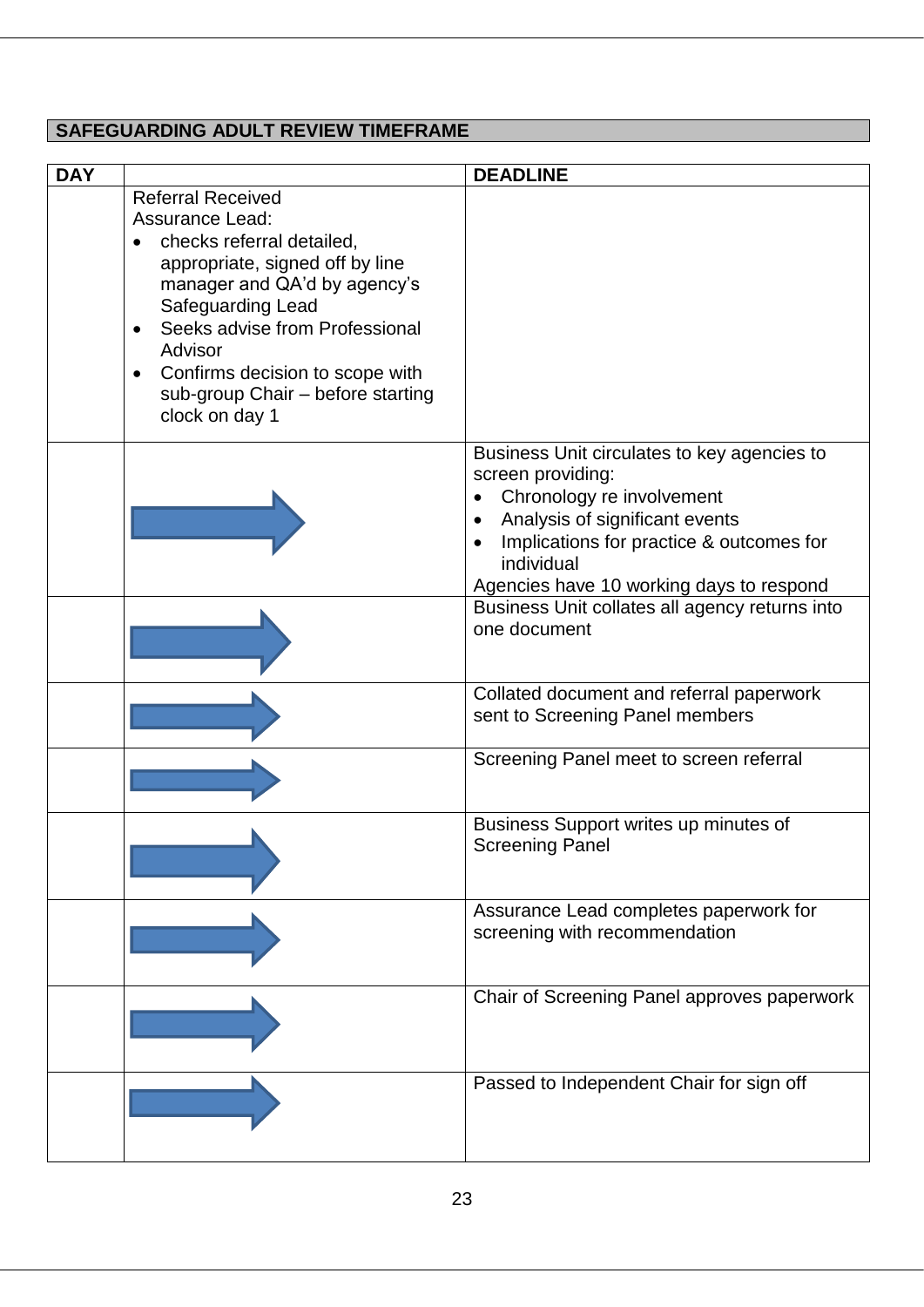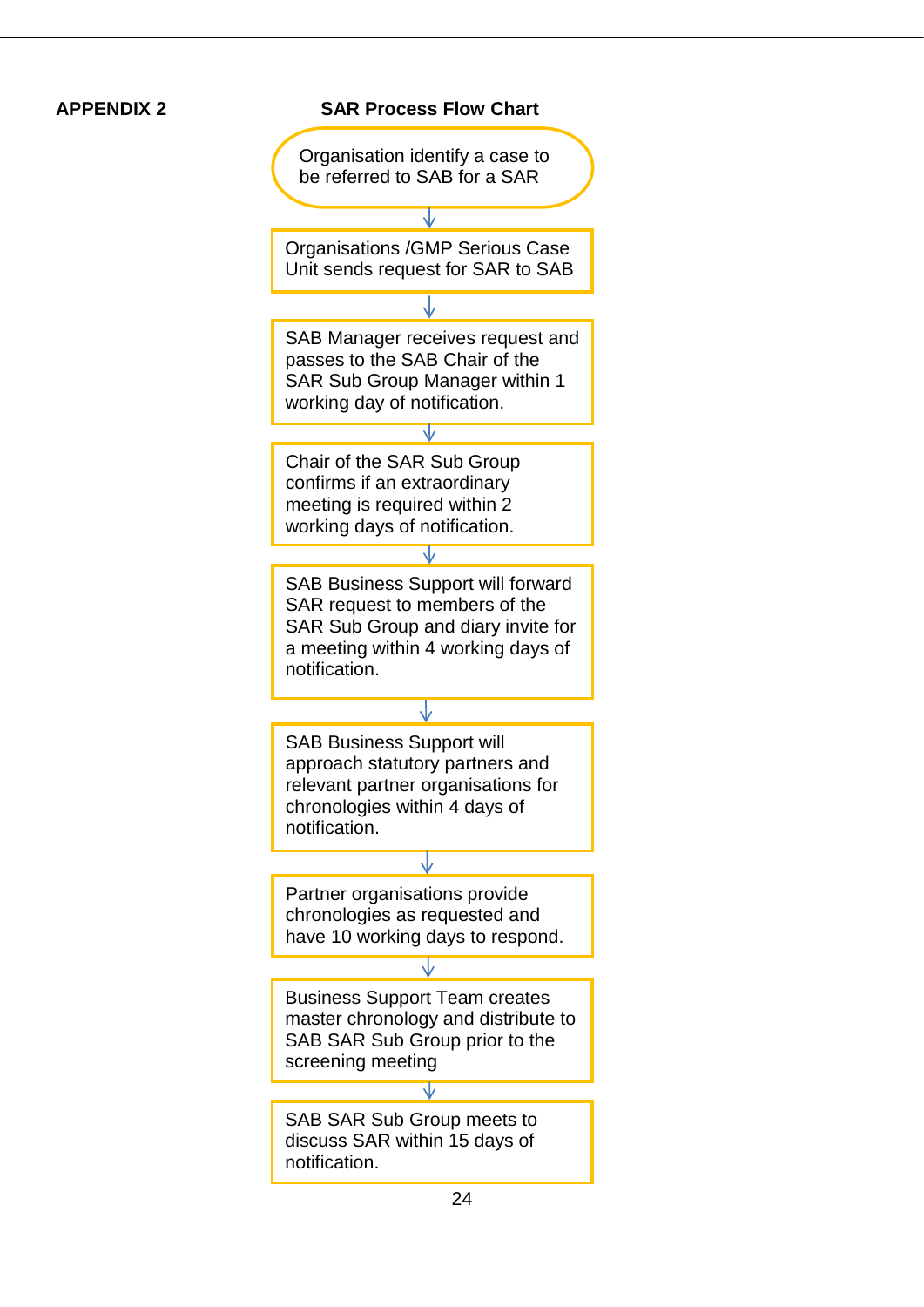# **Communication strategy re: SAR publication**

All responsibilities for the Safeguarding Boards business manager unless otherwise stated

# **On completion of SAR**

In Final Panel meeting have a discussion with partners about Communication issues and agree what information needs to be communicated and to who.

# **In preparation for inquest**

- Head of Safeguarding and/or Safeguarding Board Business manager will liaise with Communication re statements in relation to inquest - prepare statement in advance. Director of Adult Social Care will make a statement on behalf of the Council as and when required.
- Head of Safeguarding and/or Safeguarding Board Business manager to write Communication statement in co-operation with Communication and provide this to Panel members.
- Communication to provide statement from Press on request.

# **In preparation for publication of SAR**

- Agree a date for publication.
- Ensure Panel have had final version of Overview report
- Send finalised report to SAR repository and
- Agree publication style pro-active press statements or publish on website.
- Liaise with Council Communication about potential for press interest re publication.
- Inform family by letter.
- Inform independent reviewer.
- Inform lead member and Chief Exec. Consider if an elected members brief is required
- Notify Website team of intention to publish on the Safeguarding Board website.
- Liaise with Panel members so that their Communication departments can be alerted panel members to provide communication lead from their respective organisation.
- Final version of reports to be circulated to Communication reps as required
- Partners need to have their own statements ready and liaison should take place with Local Council Communication about prepared statements.
- If partners have media, queries they must liaise with Local Council Communication link person before making a response so that the level of exposure and risk can be assessed.
- Inform Safeguarding Board partners of intention to publish any reports on either of the Local Council or Safeguarding Board websites, and what information will be provided alongside with the report. Usually this will be 7-minute briefing but it may include a summary of the changes that have taken place because of the SAR and an explanation about delays in publication.
- Report onto website circulate link to partners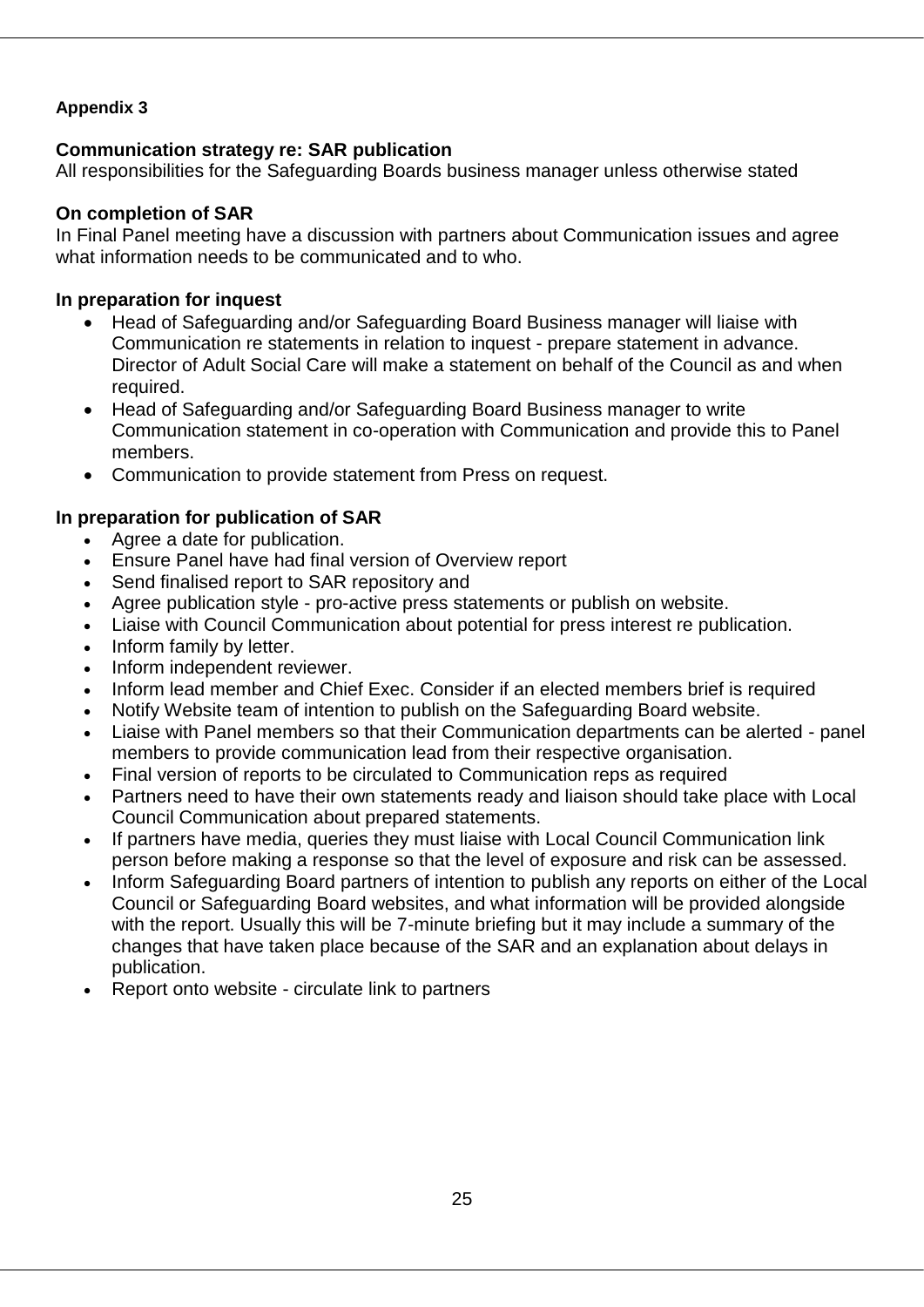# **TEMPLATE LETTER TO FAMILY MEMBERS, FRIENDS AND CARE GIVERS**

DATE: XXXXX

Dear XXXXXXX.

Firstly may I offer my condolences on the sad death of XXXXXXX. I am writing to let you know that XXXXXX Safeguarding Adult Board has decided to undertake a Safeguarding adults review (SAR).

The Safeguarding Adult Board (SAB) has a duty to conduct a SAR in certain circumstances when an adult at risk dies or is seriously injured. The purpose of a SAR is to consider whether there are lessons to be learnt about the ways that agencies, and individual professionals worked together.

XXXXXXX has been appointed as the Independent Reviewer; he/she has no connection with any of the agencies involved other than for the purpose of undertaking reviews.

XXXXXX has organised the 1<sup>st</sup> panel meeting which will take place on XXXXX, the purpose of the meeting is to scope the review and set a future date for a practitioners learning event.

I appreciate that this is a very difficult time for you. As part of this process we would like to have your involvement, and XXXXX will make contact with you in due course.

In the meantime, the review will continue, and I would be grateful if you could have a look at the enclosed leaflet as it gives more detail about reviews of this nature and how information will be gathered and shared to learn and improve services where necessary.

If you have any questions or concerns about any aspect of the review process please contact XXXXXX, SAB Board Manager, and Tel no: XXXXXX

Yours sincerely,

XXXXXXX Safeguarding Adults Board Business Manager

Email: XXXXX Tel No: XXXX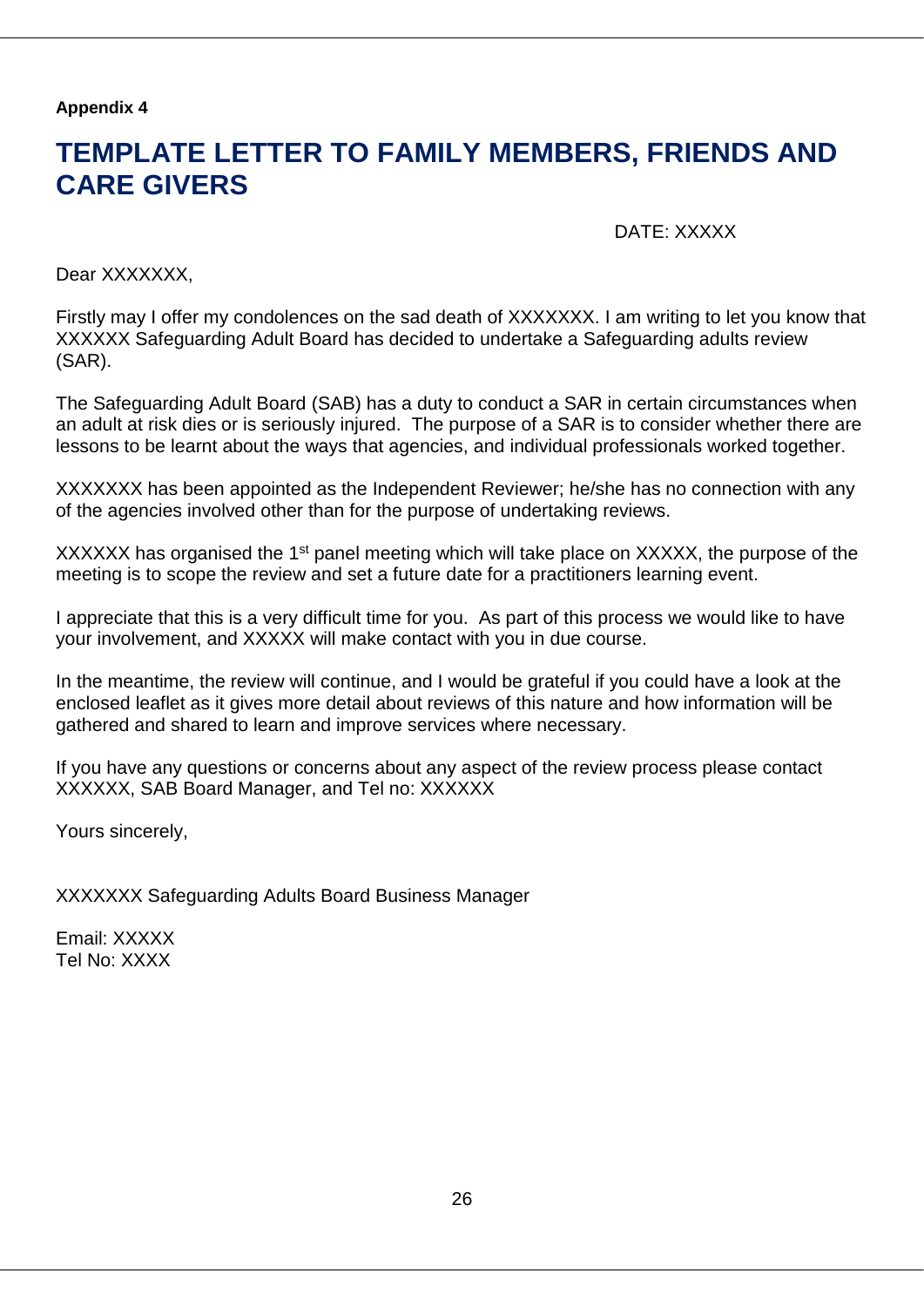# **COMMISSIONING LETTER TO INDEPENDENT AUTHOR**

Dear XXXXXX.

**Our Ref:** XXXXXXXX

Following our discussions earlier this week, I would like to formally commission your services on behalf of the Local Safeguarding Adult's Board as Independent Chair and Report Writer in respect of the Safeguarding Adult Review we discussed.

The commissioning arrangements are as follows:

The LSAB Business Unit will provide business support which includes dealing with all enquiries, arranging for partner agencies to complete relevant documentation, compiling agendas, taking minutes and arranging meetings as required. Your named LSAB contact will be XXXXXXX. Contact details as follows:

E-MAIL:XXXXXXXXX TEL: XXXXXXXXXX

Your LSAB contact for this review can advise on presentation and composition of the Overview Report if required and in consultations with members of the review panel and also in accordance with the agreed LSAB guidance for the review process.

As Independent Review Chair you will be expected to:

- Attend and Chair all Case Review Panel Meetings.
- Develop Terms of Reference specific to the particular case in consultation with the Review Panel.
- Work with and report to the Review Panel for the case, who will fulfil the role of project board, at agreed intervals,
- Where appropriate, liaise and consult with the family of the adult, Chairs of parallel reviews, Senior Investigating Officers and others who may have significant information to share.
- Work with the Review Panel to appropriately challenge and scrutinise individual agency practice, identify lessons to be learned and put forward recommendations for the LSAB.
- Work with the Review Panel to ensure that any issues of information sharing and confidentiality are discussed and agreed prior to any disclosures being made.
- Write an overview report, identifying specific, measurable, achievable realistic and time bound outcomes.
- Work with the Review Panel to ensure that the report accurately and comprehensively reflects the issues and themes pertinent to the particular case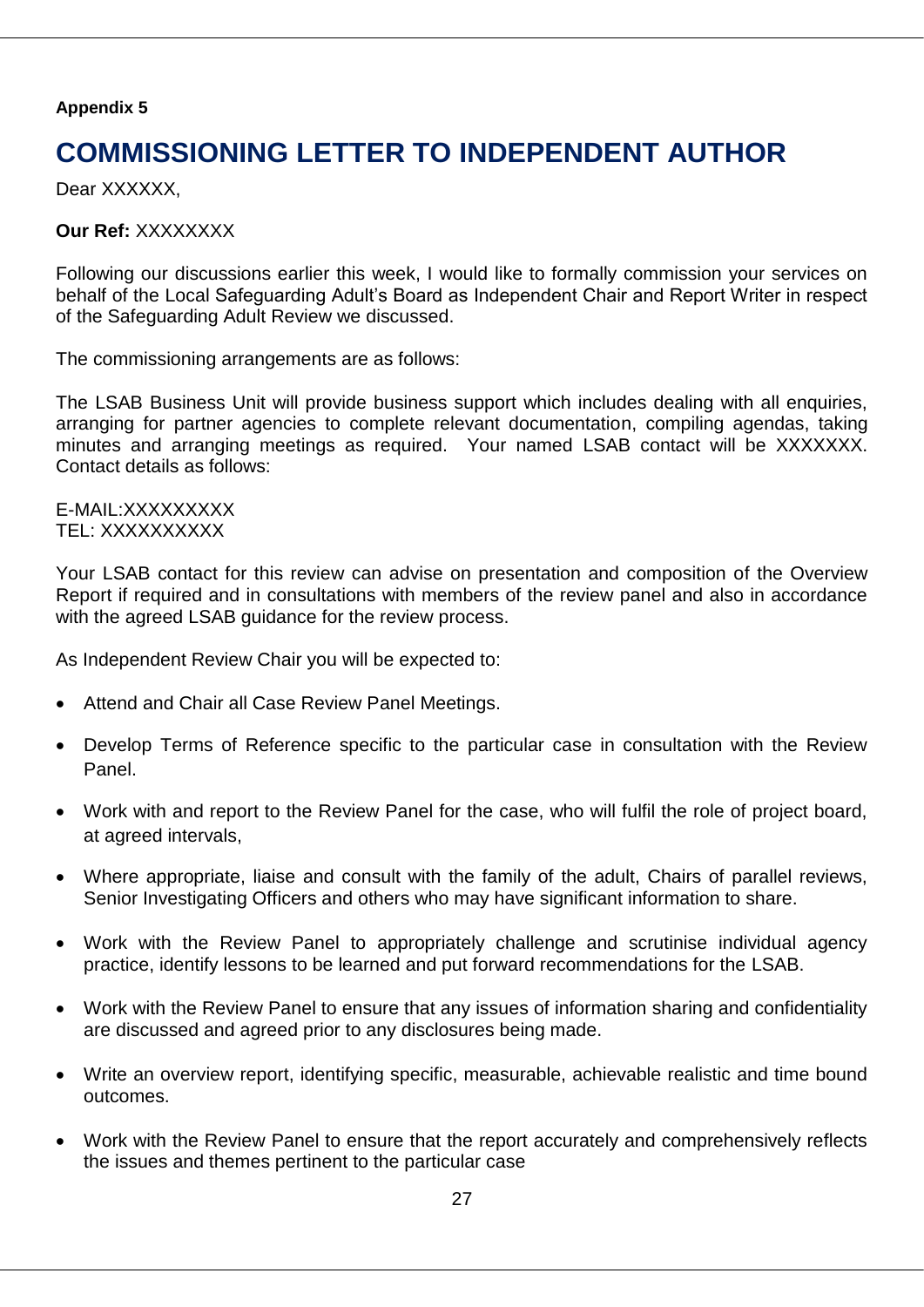- Present the completed report, as agreed, to the LSAB
- Liaise with agencies involved in parallel process as appropriate e.g. Independent Police Complaints Commission, Domestic Homicide Reviews, Child Safeguarding Practice Reviews, Coroner's Inquests

As report writer you will be expected to:

- Liaise with the Independent Chair or SAR Sub-Group Chair as appropriate
- Prepare draft and final report
- Make any amendments as identified by the review panel to said reports following quality assurance process.
- The agreed fee will be £XXX per day, which includes travel within the commissioner's area and in normal working hours. Please itemise your hours when you submit your invoice. You will receive payment 40 days after the submission of your invoice.
- The agreed timeframe for the review expects completion by XXXXX; should the review be subject to delays, you must inform the Safeguarding Board Manager that the review timescales may not be met at the earliest opportunity and agree a new completion date.
- Should there be a disagreement about the quality and content of the work, a meeting will be convened to discuss a plan for resolving the issue. The Independent Chair of the LSAB and LSAB members retain the right to accept or reject the final report.
- Information associated with this Safeguarding Adult Review will remain the property of LSAB

Please sign and date the declaration shown at the end of this letter indicating that you will comply with all of the commissioning arrangements contained in this letter and return this to XXXXX.

Please contact me if you need clarification on anything contained in this letter.

Yours sincerely

XXXXXXXX **LSAB Business Manager**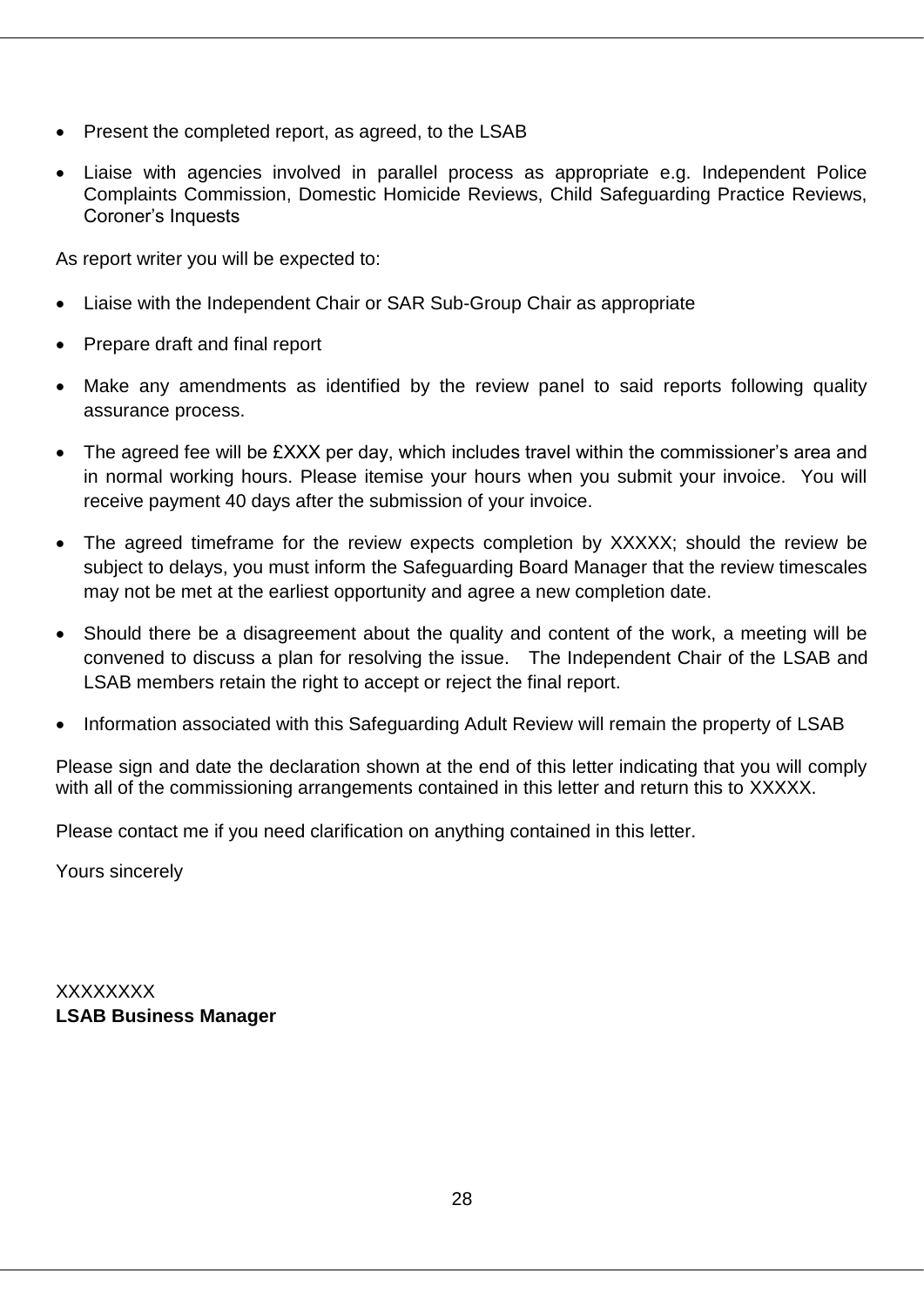| Declaration:                                                                               |  |                        |  |
|--------------------------------------------------------------------------------------------|--|------------------------|--|
| II, XXXXXX, will comply with all the commissioning arrangements referred to in this letter |  |                        |  |
| Signature:                                                                                 |  | (Independent Reviewer) |  |
| Date:                                                                                      |  |                        |  |

| Signature: | (LSAB Board Manager) |
|------------|----------------------|
|            |                      |
|            |                      |
| Date:      |                      |
|            |                      |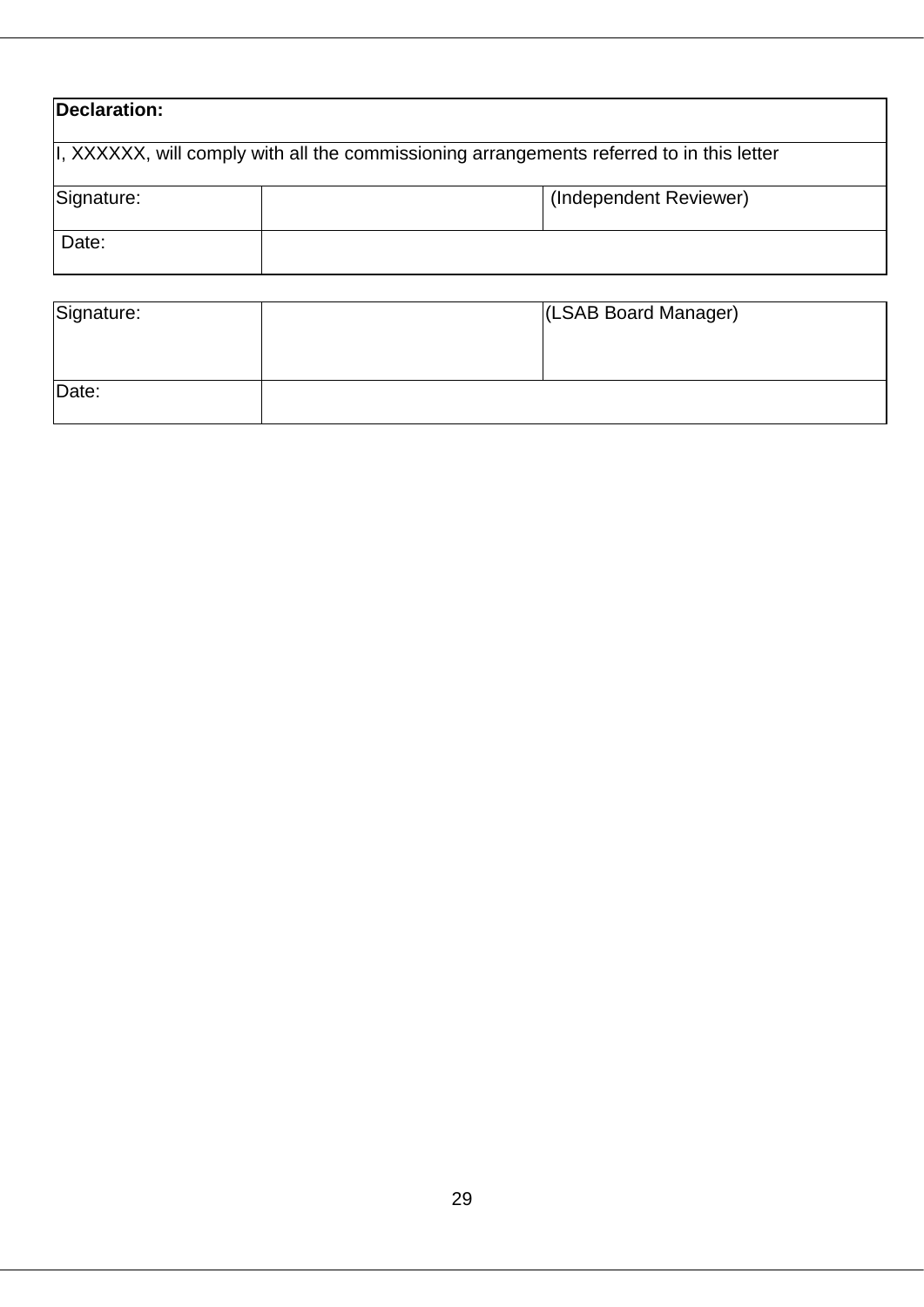# **LEAFLET FOR FAMILY MEMBERS, FRIENDS AND CARE GIVERS**

# **SAFEGUARDING ADULT REVIEW (SAR)**

#### **WHAT ARE SAFEGUARDING ADULT REVIEWS?**

Safeguarding Adult Reviews are one way to improve how well services respond when there have been events that resulted in a death or serious injury and with the aim to prevent what happened to your family member happening to others. They will try to ensure that public bodies like social services, councils, police and other community based organisations understand what happened that led to the death of your family member and identify where responses to the situation could be improved. From this, the public bodies hope to learn all the right lessons including those which impact how they work together. These reviews will not seek to lay blame but to consider what happened and what could have been done differently. They will also recommend actions to improve services in the future.

Safeguarding Adult Reviews are part of the Care Act 2014 and became law from 1st April 2015.

#### **WHO WILL UNDERTAKE THE REVIEW?**

A review team will be formed of members of local statutory and voluntary bodies but it will not include any officials who have been directly involved in the case. The review team will look at how the entire community's response could be improved to help better support victims.

#### **YOUR INVOLVEMENT IN THIS REVIEW**

We think friends, family members and other people who knew the victim and perpetrator are the best people to help officials understand what happened. Victims often tell their family about the abuse they suffered and, sometimes, about their experiences in asking for help. It follows that family members can help public bodies to identify what lessons should be drawn from this tragedy, so your voices need to be heard.

#### **TAKING PART IN THE REVIEW**

If you do decide to take part in the review, you will be asked by the review team to share your understanding of what happened and why. This might include your thoughts, memories and point of view on any aspect of this tragedy. The review team are trying to ensure that the circumstances around the death of your family member are understood as far as possible and that learning is used to prevent further deaths in the future. As part of this, you might know about attempts your family member made to seek help from public bodies, community organisations and others because sometimes not all of these contacts are known to review team. You might also want to recommend other persons you think should be invited to submit a view.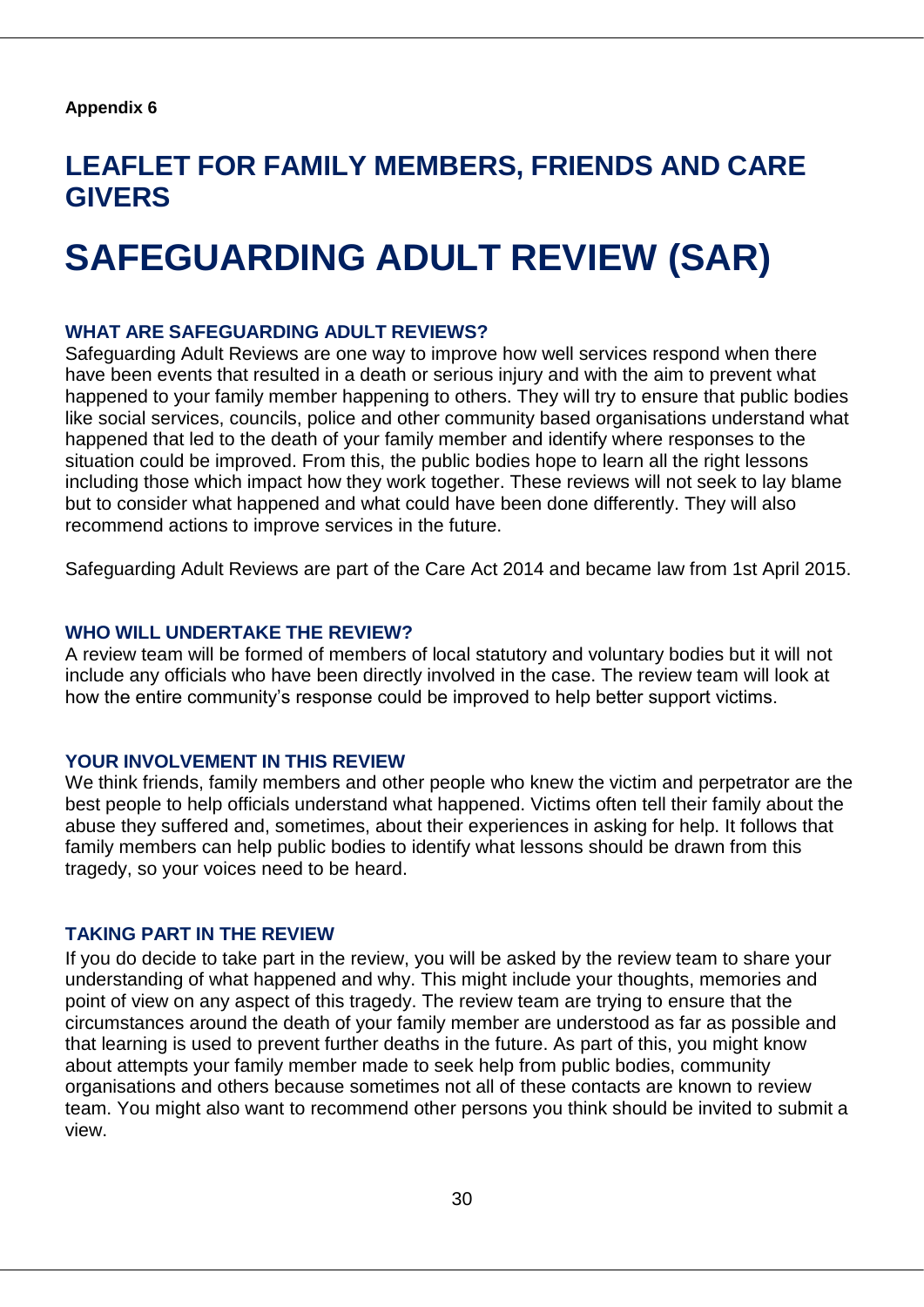You can give your thoughts and views in all or some of the following different ways:

- In writing or via a recording
- Via a telephone conversation
- Face to face meeting with some of the reviewers this meeting would not take place in a court and you would be asked to share your thoughts under oath. The review would ask questions to assist the discussion and the whole process would last no longer than a few hours or as long as you feel able to participate.

# **WHAT HAPPENS TO THE INFORMATION YOU SHARE?**

The information you share will help the review team to build a comprehensive picture of what happened before the death or serious injury and in turn will help the team formulate their recommendations for change. These recommendations will then be put into an action plan. Your input will be confidential and you will not be named in the review report.

Your contribution will be valuable and may help change the way the community, including public bodies, respond to serious situations in the future.

# **HOW LONG WILL THE REVIEW PROCESS TAKE?**

The review should be completed within six months but could be for a longer period, for example because of potential prejudice to related court proceedings. Every effort should be made while the review is in progress to capture points from the case about improvements needed and to take corrective action.

# **WHAT DOES THE REVIEW PRODUCE?**

- A detailed report and summary of that report which will be available on a public website.
- An action plan to ensure any recommendations made in the report is taken forward appropriately.

# **NEXT STEPS**

The decision to take part in this review is entirely yours and if you do not wish to take part your decision will be respected. We may need to contact you again to let you know when the review has been completed. If you would like to take part or have any further questions about the review process, please contact the person who has signed the letter attached to this leaflet. They will either answer your questions or direct you to someone who can.

#### **COMPLAINT/CONCERN**

If you have a complaint, you must contact the SAB Manager in writing, who will then arrange for your complaint to be considered by the SAB Independent Chair.

A response would be received within 28 days of receipt of your complaint. If you are unsatisfied with the outcome of your complaint, you should contact the SAB Manager who will arrange for the SAB Independent Chair to reconsider your points.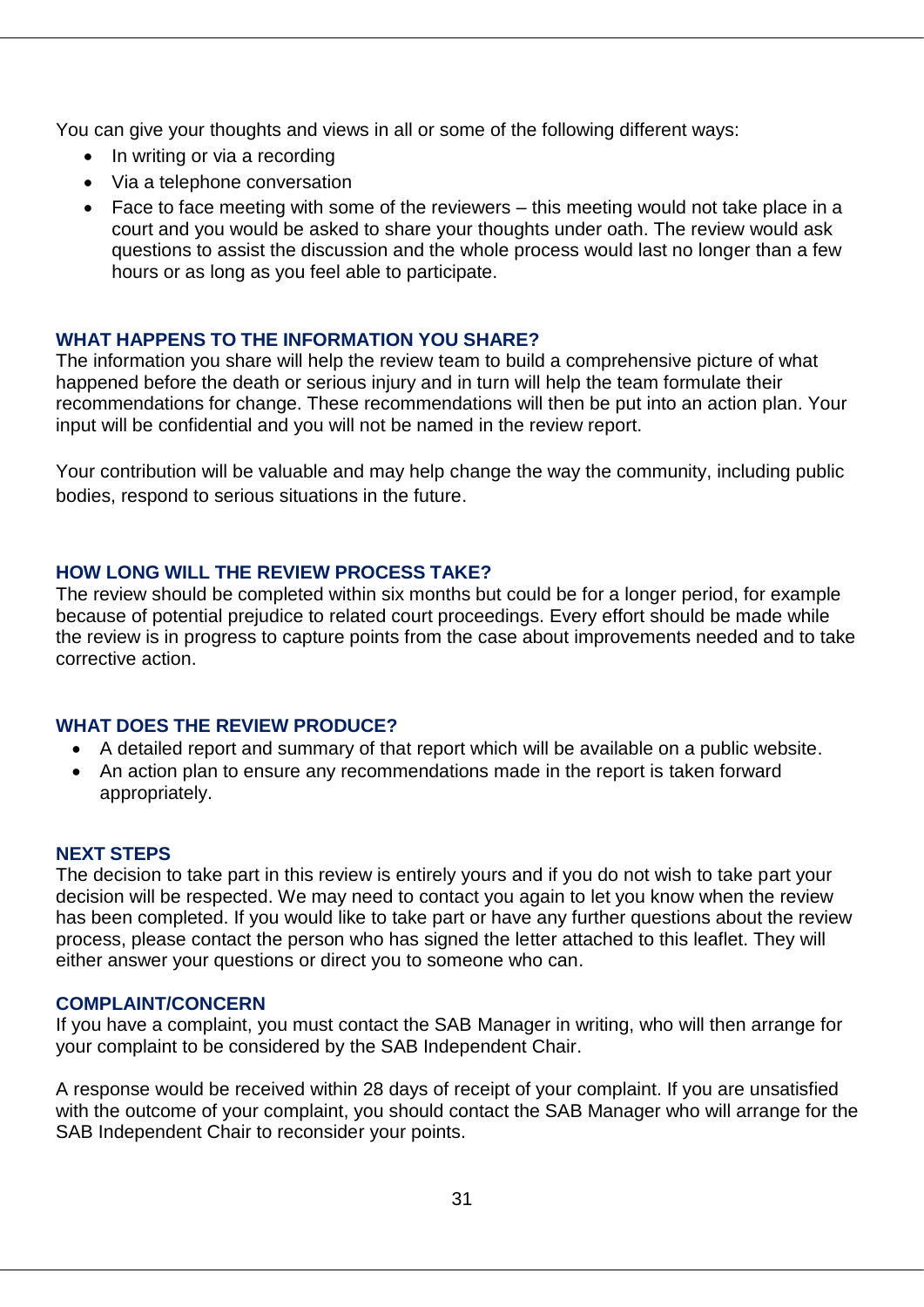The Independent Chair will provide a further written response within 28 days. All written complaint responses will include details of how to contact the Local Government Ombudsman.

All written complaint responses will include details of how to contact the Local Government Ombudsman.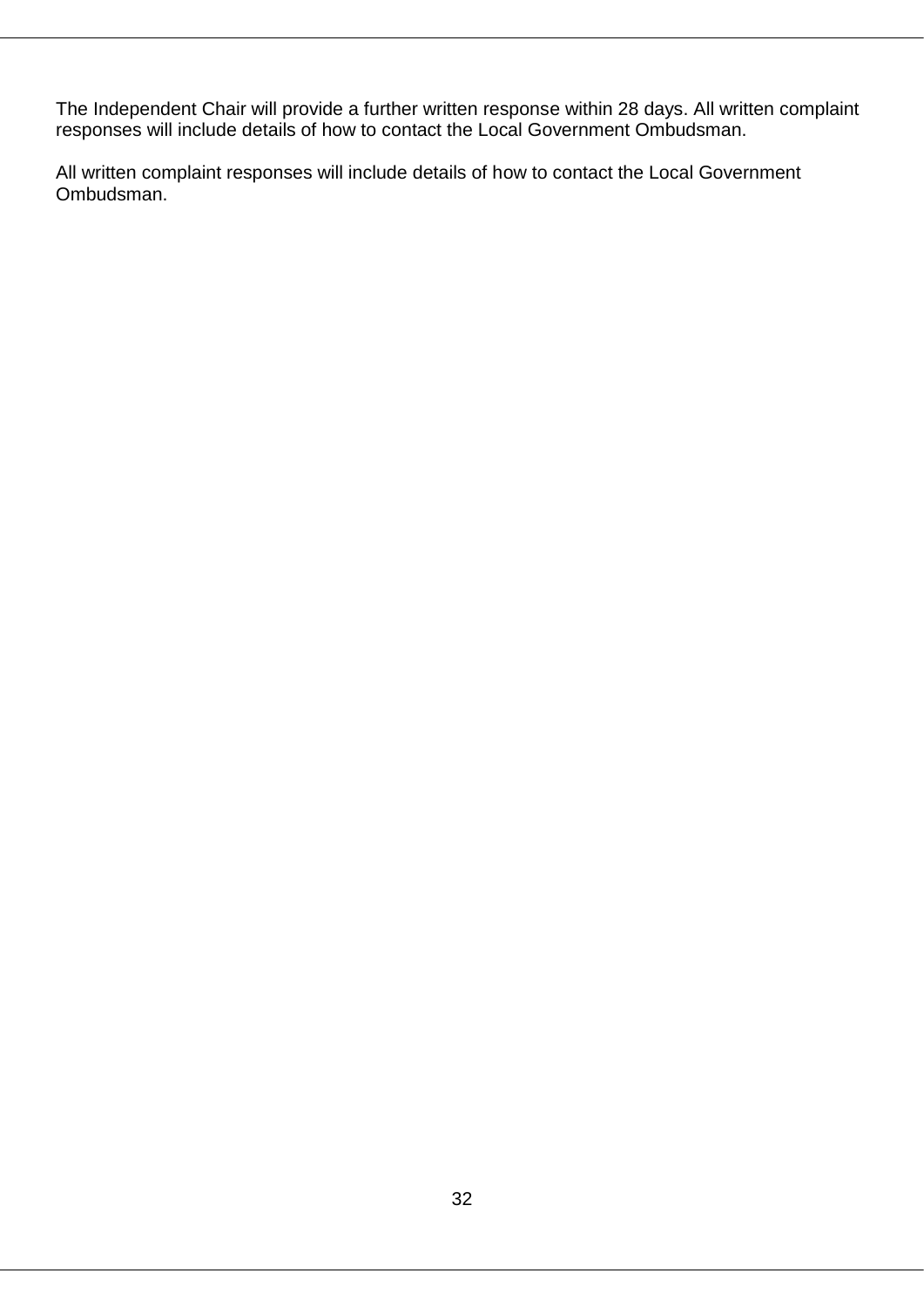#### **Joint Borough Safeguarding Adult Reviews**

Safeguarding Adult Reviews held jointly with other Boroughs will adopt the learning and improvement framework of the Borough hosting the review. Learning for the SAB from these reviews will be facilitated by the SAB SAR Sub Group.

#### **Cross boundary issues in relation to responsibility for a SAR**

A SAB must arrange for there to be a review of a Case involving an Adult in its area with needs for care and support (whether or not the Local Authority has been meeting any of these needs (Care Act:2014)

Where there are cross boundaries and/or cross boundary commissioned support, a sensible and proportionate approach is needed and the lead SAB should be where the adult is best known and the potential learning would be applied

When there is an adult who has no commissioned support in place, a sensible and proportionate approach is needed and the lead SAB should be where the adult is best known. and the potential learning would be applied

The relevant Board Managers and Independent Chairs should agree how the SAR will be undertaken.

If a Safeguarding Adults Review is being considered the Safeguarding Adults Board of the host authority will be responsible for liaising with all partner agencies involved. The SAB in those areas would be contacted to be advised of the SAR but due to information governance arrangements they would not collate the information on behalf of the hosting SAB.

As stated in the Care Act, section 44, Boards and organisations should cooperate across borders and requests for the provision of information should be responded to as a priority.

If agreement cannot be reached on the requirement for a SAR to be undertaken then this will be resolved in the first instance by the relevant Board Managers, with ultimate decision making and discussion being resolved by the Independent Chair of the Safeguarding Adult Board. Independent Chairs will agree on the mechanisms for presenting SARs that have cross border learning.